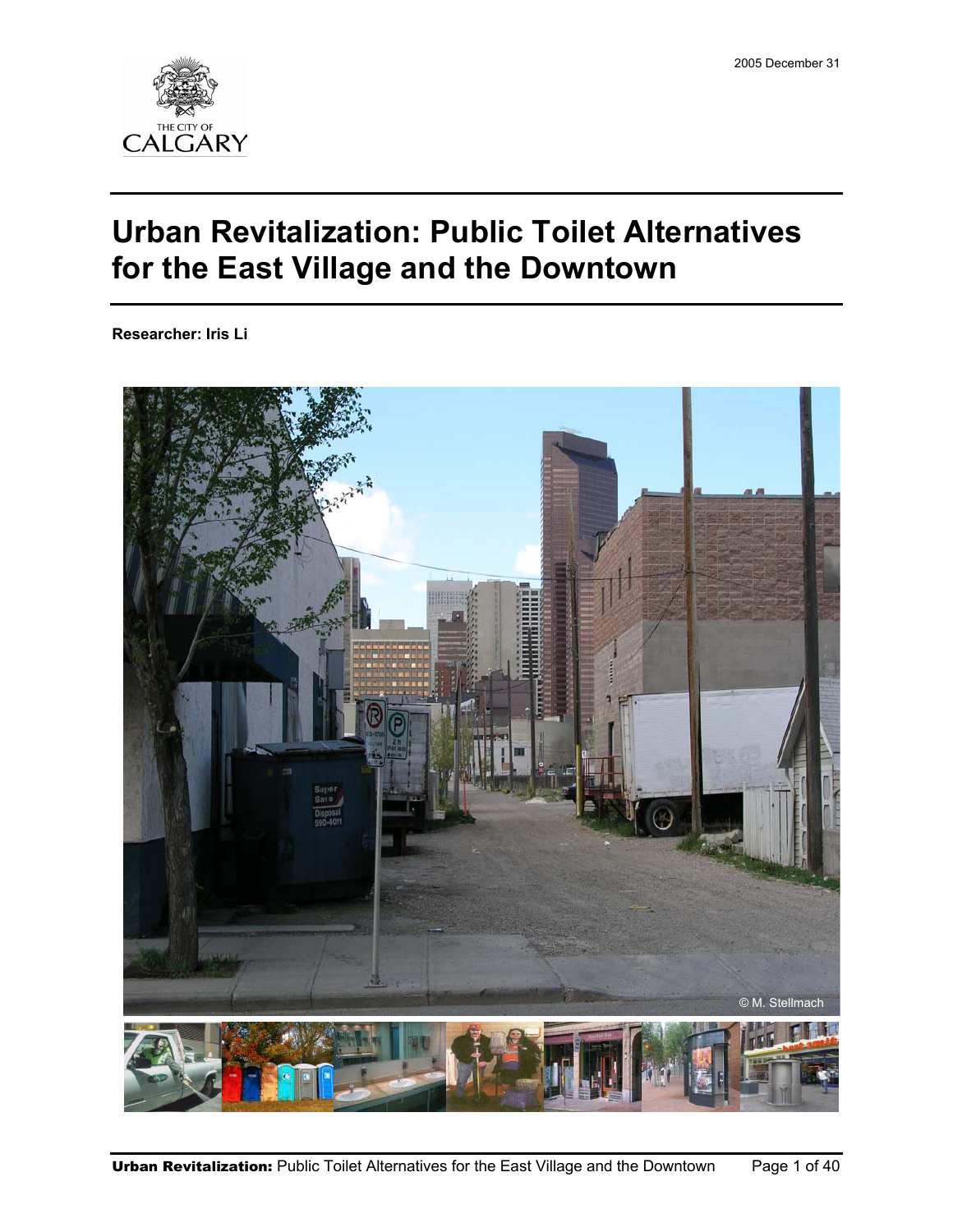# **Table of Contents**

| 1.0 |     |                |             |      |  |  |  |  |  |
|-----|-----|----------------|-------------|------|--|--|--|--|--|
|     | 1.1 |                |             |      |  |  |  |  |  |
|     | 1.2 |                |             |      |  |  |  |  |  |
| 2.0 |     |                |             |      |  |  |  |  |  |
|     | 2.1 |                |             |      |  |  |  |  |  |
|     | 2.2 |                |             |      |  |  |  |  |  |
|     | 2.3 |                |             |      |  |  |  |  |  |
|     |     | 2.3.1          |             |      |  |  |  |  |  |
| 3.0 |     |                |             |      |  |  |  |  |  |
|     | 3.1 |                |             |      |  |  |  |  |  |
|     |     | 3.1.1          |             |      |  |  |  |  |  |
|     |     | 3.1.2          |             |      |  |  |  |  |  |
|     |     | 3.1.3          |             |      |  |  |  |  |  |
|     |     | 3.1.4<br>3.1.5 |             |      |  |  |  |  |  |
|     |     | 3.1.6          |             |      |  |  |  |  |  |
|     | 3.2 |                |             |      |  |  |  |  |  |
|     |     | 3.2.1          |             |      |  |  |  |  |  |
|     |     | 3.2.2          |             |      |  |  |  |  |  |
|     |     | 3.2.3          |             |      |  |  |  |  |  |
|     |     | 3.2.4          |             |      |  |  |  |  |  |
|     |     | 3.2.5          |             |      |  |  |  |  |  |
|     |     | 3.26           |             |      |  |  |  |  |  |
|     | 3.3 |                |             |      |  |  |  |  |  |
|     |     | 3.3.1          |             |      |  |  |  |  |  |
|     |     | 3.3.2          |             |      |  |  |  |  |  |
|     |     | 3.3.3          |             |      |  |  |  |  |  |
|     |     | 3.3.4          |             |      |  |  |  |  |  |
|     |     | 3.3.5          |             |      |  |  |  |  |  |
|     |     | 3.3.6          |             |      |  |  |  |  |  |
|     | 3.4 |                |             |      |  |  |  |  |  |
|     |     | 3.4.1          |             |      |  |  |  |  |  |
|     |     | 3.4.2          |             |      |  |  |  |  |  |
|     |     | 3.4.3          |             |      |  |  |  |  |  |
|     |     | 3.4.4          |             |      |  |  |  |  |  |
|     |     | 3.4.5          |             |      |  |  |  |  |  |
|     |     | 3.4.6          |             |      |  |  |  |  |  |
|     | 3.5 |                |             |      |  |  |  |  |  |
|     |     | 3.5.1          |             |      |  |  |  |  |  |
|     |     | 3.5.2          |             |      |  |  |  |  |  |
|     |     | 3.5.3          |             |      |  |  |  |  |  |
|     |     | 3.5.4          |             |      |  |  |  |  |  |
|     |     | 3.5.5          |             |      |  |  |  |  |  |
|     |     | 3.5.6          |             |      |  |  |  |  |  |
|     | 3.6 |                |             |      |  |  |  |  |  |
|     |     | 3.6.1          | Definition. | . 28 |  |  |  |  |  |
|     |     | 3.6.2          |             |      |  |  |  |  |  |
|     |     | 3.6.3          |             |      |  |  |  |  |  |
|     |     | 3.6.4          |             |      |  |  |  |  |  |
|     |     | 3.6.5          |             |      |  |  |  |  |  |
|     |     | 3.6.6          |             |      |  |  |  |  |  |
|     | 3.7 |                |             |      |  |  |  |  |  |
|     |     | 3.7.1          |             |      |  |  |  |  |  |
|     |     | 3.7.2          |             |      |  |  |  |  |  |
|     |     | 3.7.3          |             |      |  |  |  |  |  |
|     |     | 3.7.4          |             |      |  |  |  |  |  |
|     |     | 3.7.5          |             |      |  |  |  |  |  |
|     |     | 3.7.6          |             |      |  |  |  |  |  |
| 4.0 |     |                |             |      |  |  |  |  |  |
| 5.0 |     |                |             |      |  |  |  |  |  |
| 6.0 |     |                |             |      |  |  |  |  |  |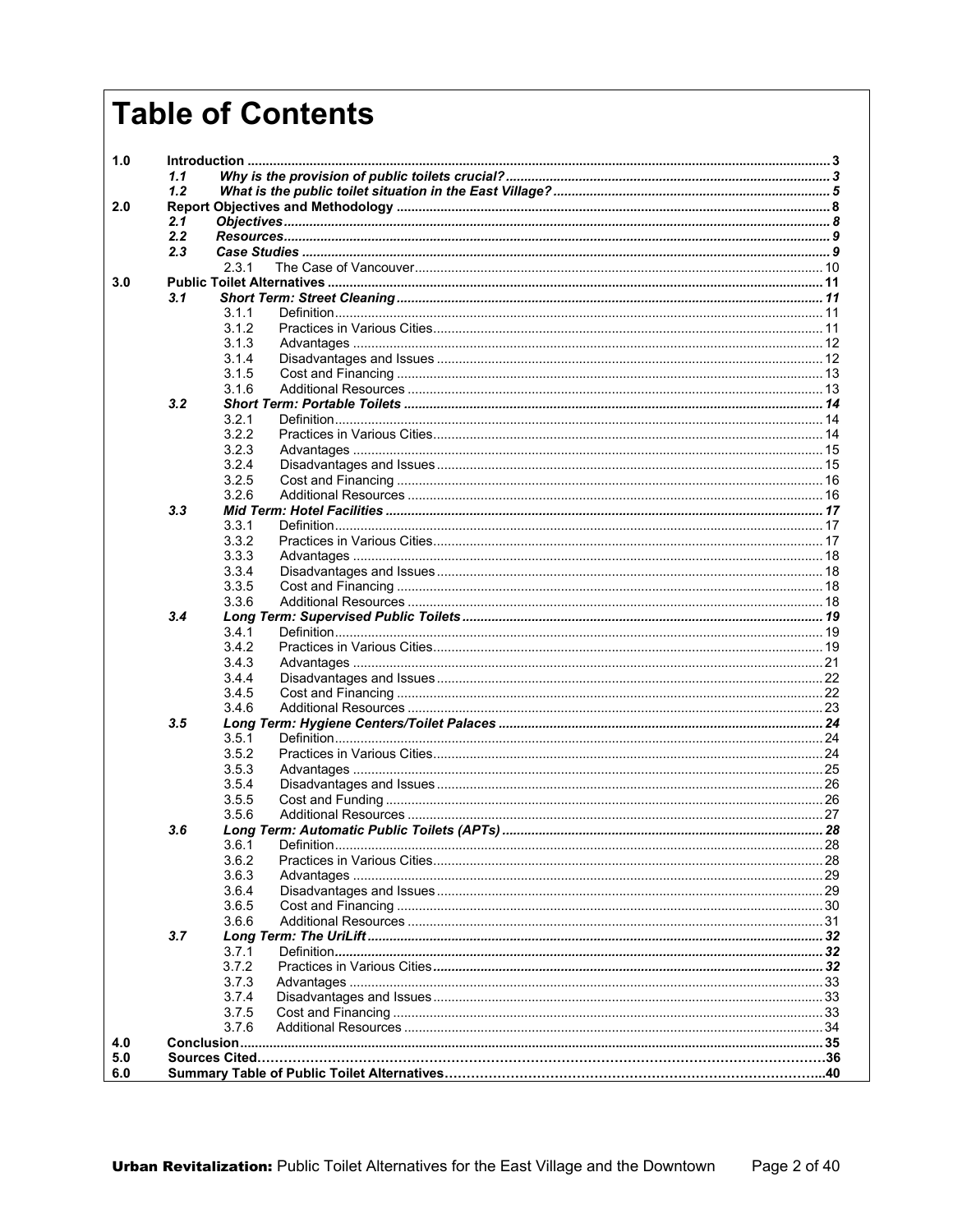# **1.0 Introduction**









- Top to bottom:
- a. 6th Avenue SE, East Village, Calgary
- b Example of a back lane in the East Village
- c. Olympic Plaza public toilets entrance, Calgary
- d. Interior of Olympic Plaza ladies' washroom

#### **1.1 Why is the provision of public toilets crucial?**

There is a noticeable shortage of public toilets in major Canadian cities and Calgary is no exception. This presents a particularly dire situation for homeless populations who may otherwise face discrimination in accessing toilet facilities in commercial centers and dining establishments, have limited toilet alternatives at nighttime, and for those who have heroin addictions and subsequently, digestive organ malfunctions, which make the need for a toilet immediate.

Cities such as Calgary, Montréal, Edmonton, Halifax, Winnipeg, and Toronto do not have public toilets intended specifically for the use of homeless persons but many are now addressing the issue as an urgent need (A. Bielow; Customer Services, City of Winnipeg; S. Haslam; G. Léveque; B. Nehiley; personal communication, June 24 & 27, July 7 & 8, 2005). The toilets that do exist are generally found in parks, civic centers, and homeless shelters, but are often closed at nighttime and there is not a great enough concentration of public toilets available over a given area to fulfill demand.

Part of the problem is that public toilets are not often regarded as priorities: they are often seen as amenities rather than necessities and as design features that are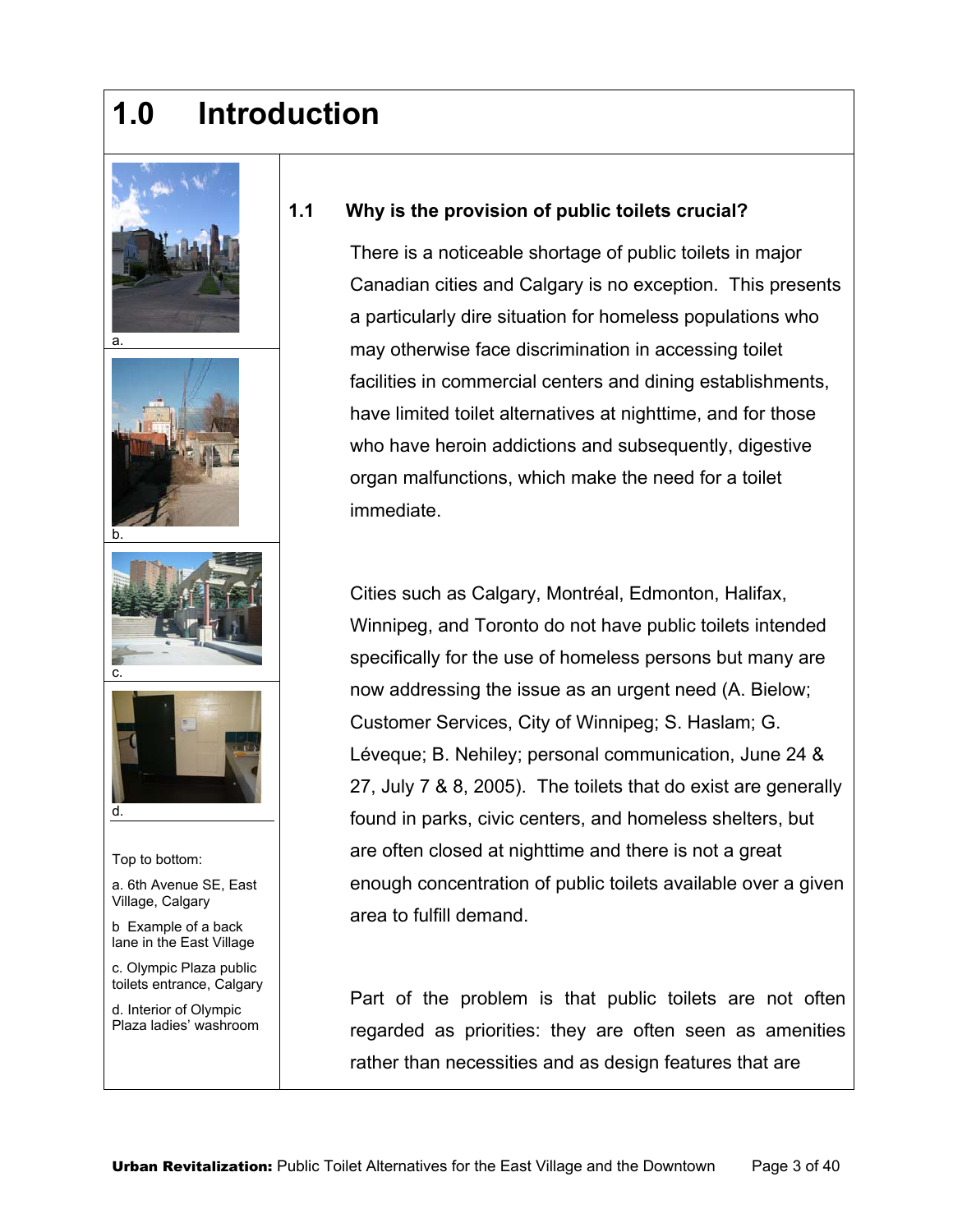taken into account a considerable period after a built environment has been built or redeveloped. Cost is another issue. It is acknowledged that public toilets rarely pay for themselves and budget constraints are generally cited as the main barrier to providing public toilets (Greed, 2003a).

However, the provision of public toilets is a far-reaching issue and is crucial for the following reasons:

- 1. Public toilets are a basic human need and right: as advocates for inclusive toilet design argue, "to relieve yourself without breaking the social conventions which surround the act can be understood as a denial of your rights to participate in social life with dignity" (Kitchin and Law, 2000);
- 2. A lack of accessible and hygienic public toilets poses a public health threat: human waste in public spaces presents the risk of increased viral and bacterial disease transmission throughout a population;
- 3. Public toilets not only serve homeless populations but add to the ability of urban centers to become more user-friendly for the greater population, including outside commuters and tourists. In other words, they are "community capital" (Greed, 2003a);
- 4. Public toilets have been proven to "make areas more attractive and facilitate regeneration…improve urban design, and contribute to sustainability."<sup>1</sup> They can increase an area's "social attractiveness and eventually, its economic viability." They can also "increase confidence to invest in [an] area" (Greed, 2003a); and
- 5. 'Toilet provision is a land use matter and not purely "social", and therefore a planning matter, because it affects the way people use land' and cities (Greed, 2003a).<sup>2</sup>

 1 In addition, Professor of Inclusive Urban Planning, Clara Greed, argues that the provision of public toilets in neighbourhoods restores civic pride, make places more attractive to invest in, makes the built environment more accessible (e.g. for people with

small children, the disabled), and increases use of public transportation.<br><sup>2</sup> For a more detailed argument on the intersections between planning and public toilets, please see Clara Greed's book <u>Inclusive</u> Public Design: Public Toilets, pages 133-154.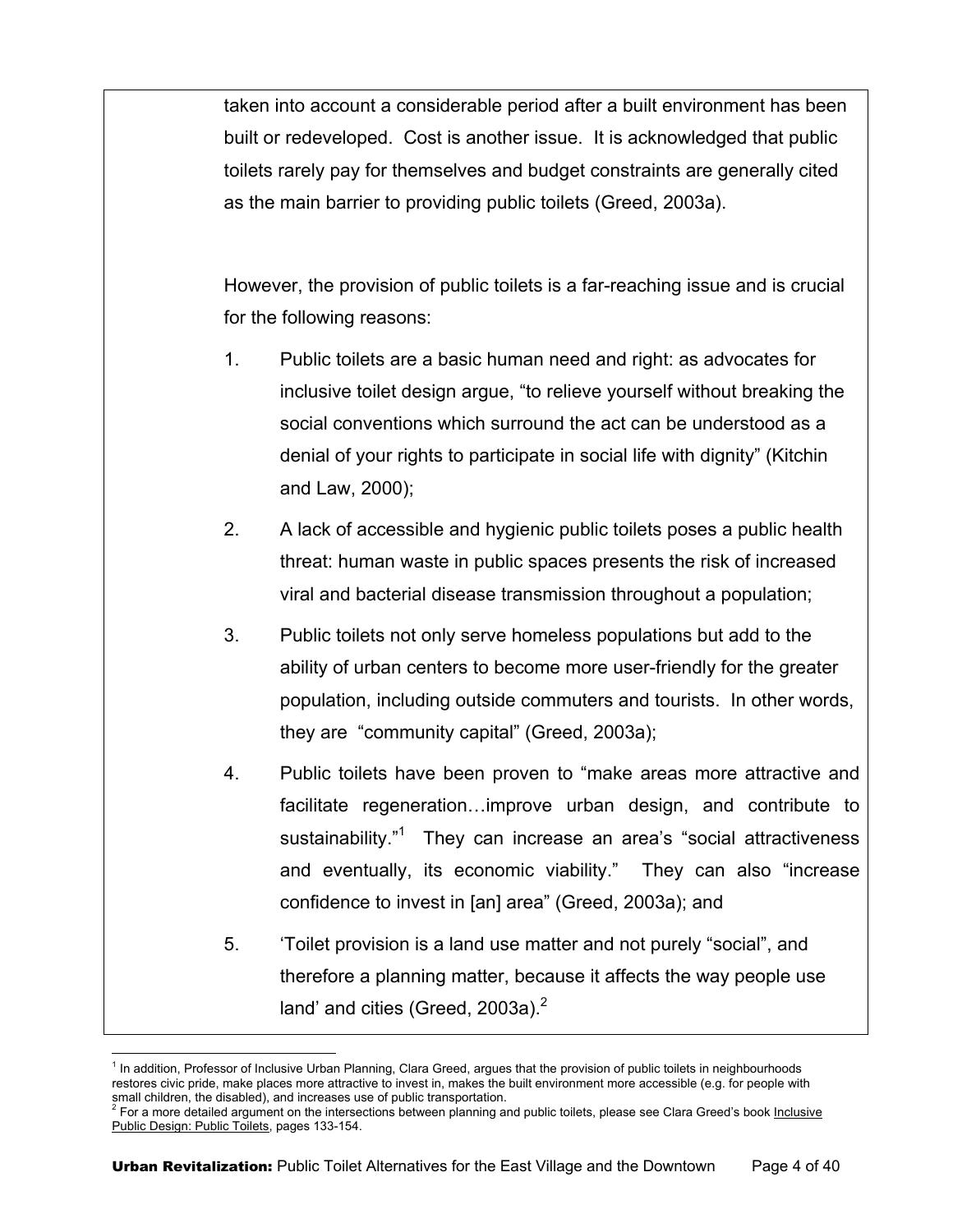#### **1.2 What is the public toilet situation in the East Village?**

The East Village is a community located in the downtown of Calgary, Canada. As of 2005, the East Village had a homeless population of 1045 people in a total population of 2080 people (City of Calgary Land Use Planning & Policy Planning, 2005). 63.4% of the population in 2000 lived in low-income households compared to an average of 14.9% in the rest of the city (City of Calgary Community Strategies, 2000).



Map of the East Village

Defecation and urination or "lane going" in public spaces are becoming pressing issues in the East Village. A typical walk around the area can provide visual evidence of this. According to Cynthia Alanen of the City's Roads Maintenance Division, Calgary's most significant human waste in public areas occur mainly in the downtown area, most noticeably in the lanes of the East Village,  $17<sup>th</sup>$  Avenue areas, and other areas with a concentration of bars and nightclubs (personal correspondence, May 31, 2005).

The City of Calgary currently employs crews from its Roads Department to clean up human waste in streets on a by-complaint basis, in addition to their regular street cleaning schedules. On average, the City receives ten or less calls a year regarding human waste complaints. However, this number does not represent the total number of incidents (C. Alanen, personal communication, May 31, 2005).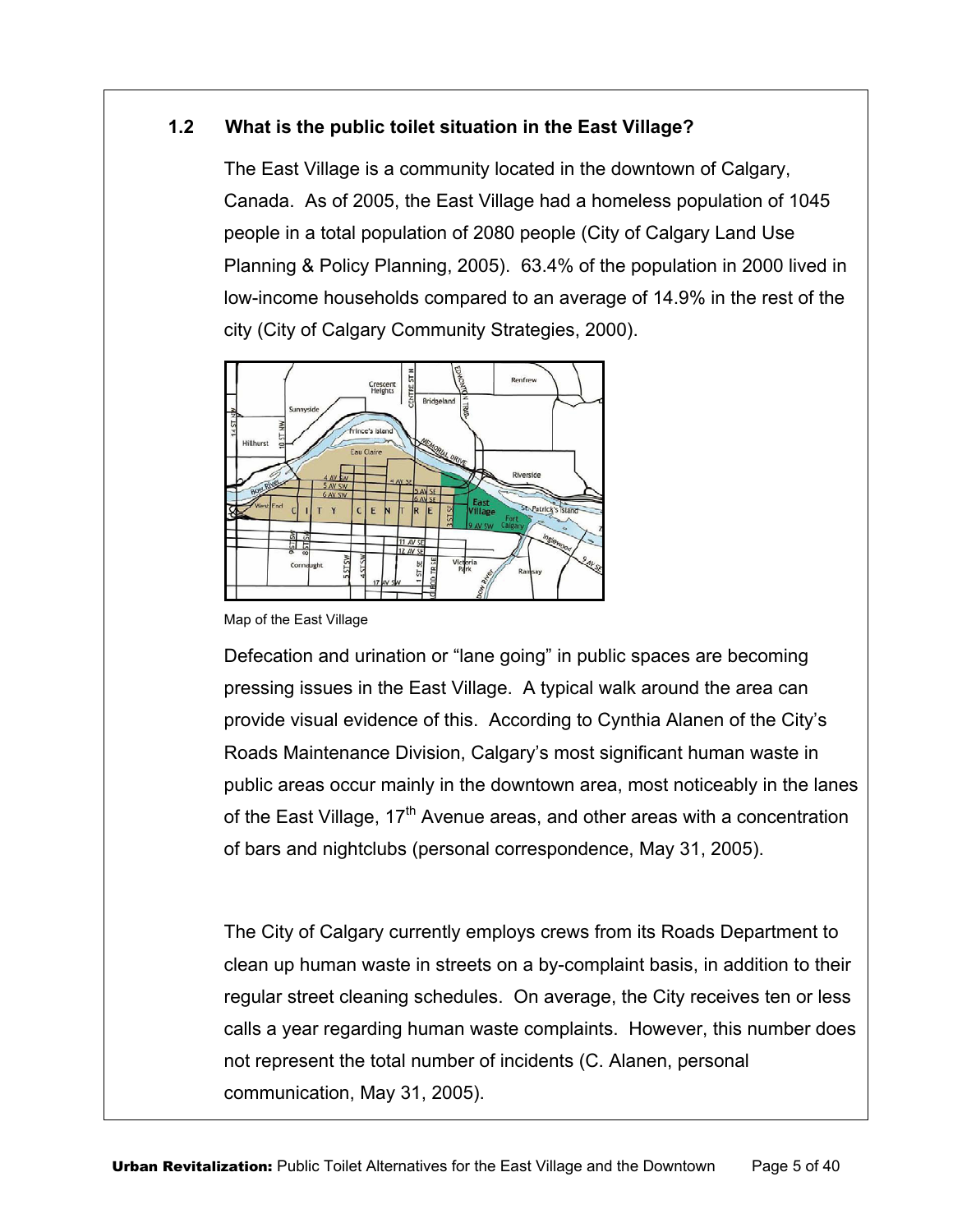Currently, no city-provided public toilets exist in the East Village for its population to use. According to Malcolm Ho-You, a Senior Urban Designer at the City of Calgary, there is just one public toilet to serve the whole of downtown Calgary (personal correspondence, May 30, 2005). This toilet is located at Olympic Plaza (one block west of the East Village) but its obscure location makes it little-known. Washrooms at City Hall are open for public use from 6 am to 5 pm, seven days a week but are locked after-hours.

At the Drop-in Centre – one of the two main homeless shelters in the East Village – Director of Programming, Debbie Newman, says that washroom facilities are open 24 hours a day except for two hours on Friday. She acknowledges that lane going is a problem in the East Village but questions whether public toilets would help the situation. She believes that those with serious chronic addiction and mental health issues may forgo the option of using toilets and continue to use the lanes (personal correspondence, June 24, 2005).

Teri Baylis, Program Director at the Salvation Army's Center of Hope (the other homeless shelter in the East Village), says that the Centre of Hope has three women's stalls available around the clock, seven days a week and one public shower that is available from 7 am to 7 pm. There are five men's stalls and two public showers, which have the same operating times. These services serve 2000 people. Again, Baylis stresses that not everyone may use the toilet options even if the access is there but also welcomes the provision of extra toilets in the area (personal correspondence, June 28 & 29, 2005).

This report recognizes that the factors that bring about and the issues that arise out of public toilet provision are part of larger social issues that include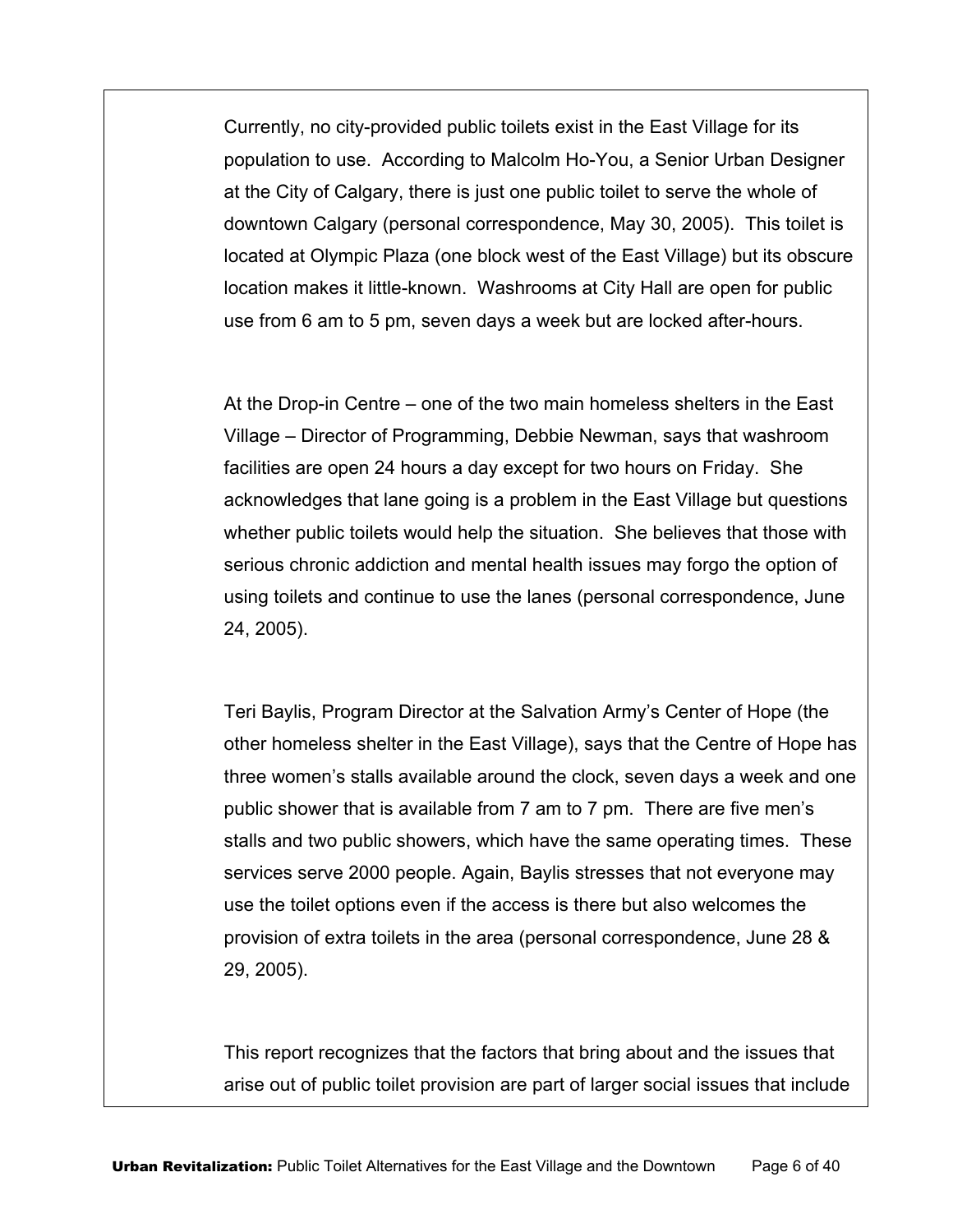substance addiction, mental illness, and housing availability. The need for public toilets in the East Village also poses certain questions, which have yet to be answered, such as:

- Is lane going in the East Village predominantly a *daytime* or *nighttime* issue?
- *Where* is human waste most commonly found and *how often* does it occur?
- Who is lane going: is lane going the action of certain individuals or is it a widespread problem for the entire population? Does the problem stem from individuals not being able to use available toilet facilities in time, toilet facilities not being conveniently located, or from individuals who will use continue to use lanes regardless of whether there are toilet facilities or not?

A preliminary analysis of the frequency, time, and location of lane going in the East Village to answer these questions should be done before other factors such as where and how many toilets are needed can be assessed (the City of Vancouver is considering hiring a consultant to do this in Vancouver; see section 2.3.1 for further details).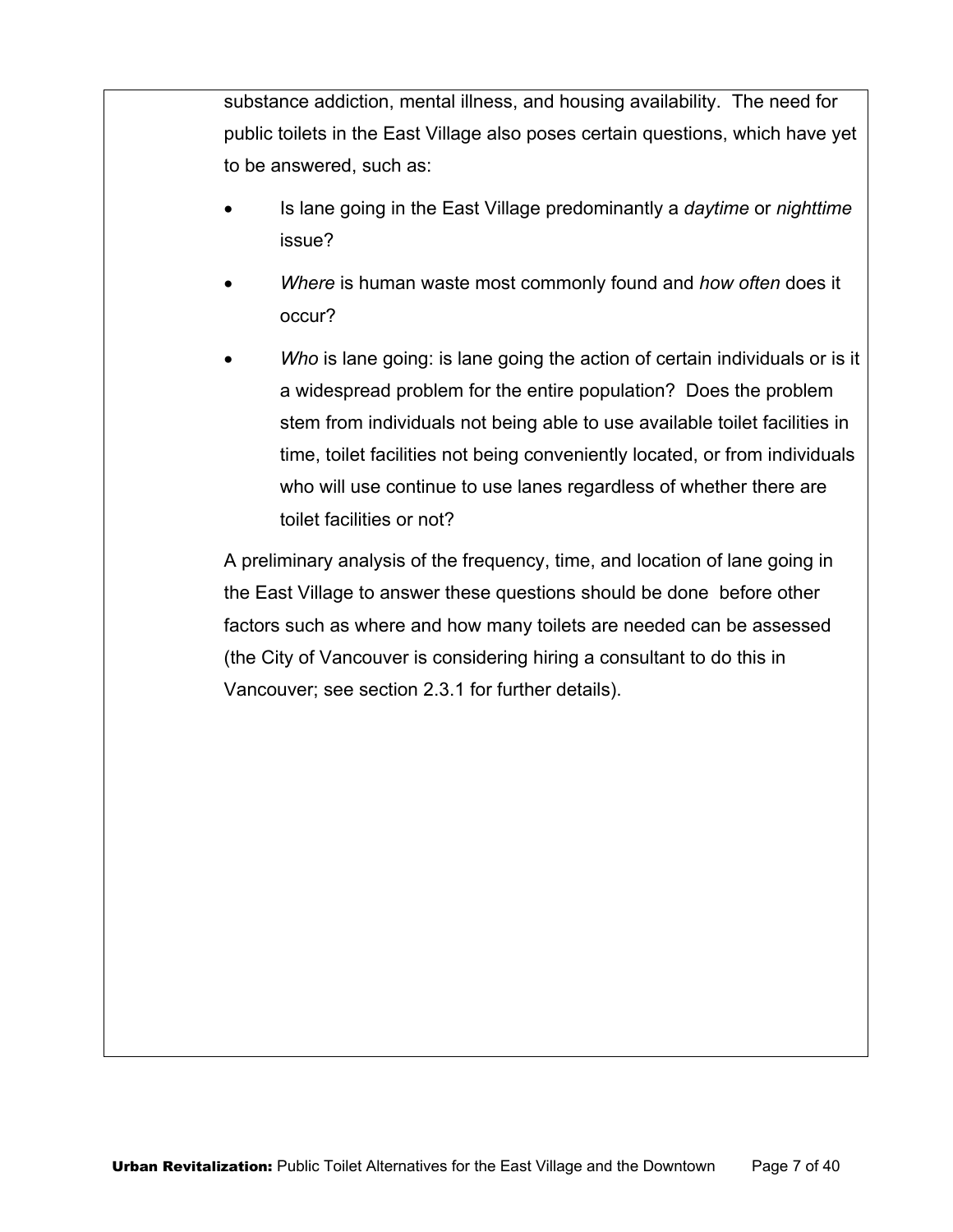# **2.0 Report Objectives and Methodology**

#### **2.1 Objectives**

This objective of this report is to closely examine seven alternatives for public toilet use in the East Village. These alternatives range from shortterm solutions (washroom amenities that can be provided immediately but are not permanent) to long-term solutions (permanent amenities). No recommendations will be made as to what a best-fit solution for the East Village should be as the researcher feels a final solution must take into consideration planning, Council, financial and other considerations that are beyond the scope of this report.

The examined alternatives are:

- 1. Street Cleaning;
- 2. Portable Toilets;
- 3. Hotel Facilities;
- 4. Supervised Public Toilets;
- 5. Hygiene Centers/Toilet Palaces;
- 6. Automatic Public Toilets (APTs); and
- 7. The UriLift

Each alternative includes the following topics:

- Definition;
- Practices in Various Cities;
- Advantages;
- Disadvantages and Issues;
- Cost and Financing; and
- Additional Resources (which includes direct links to suppliers, key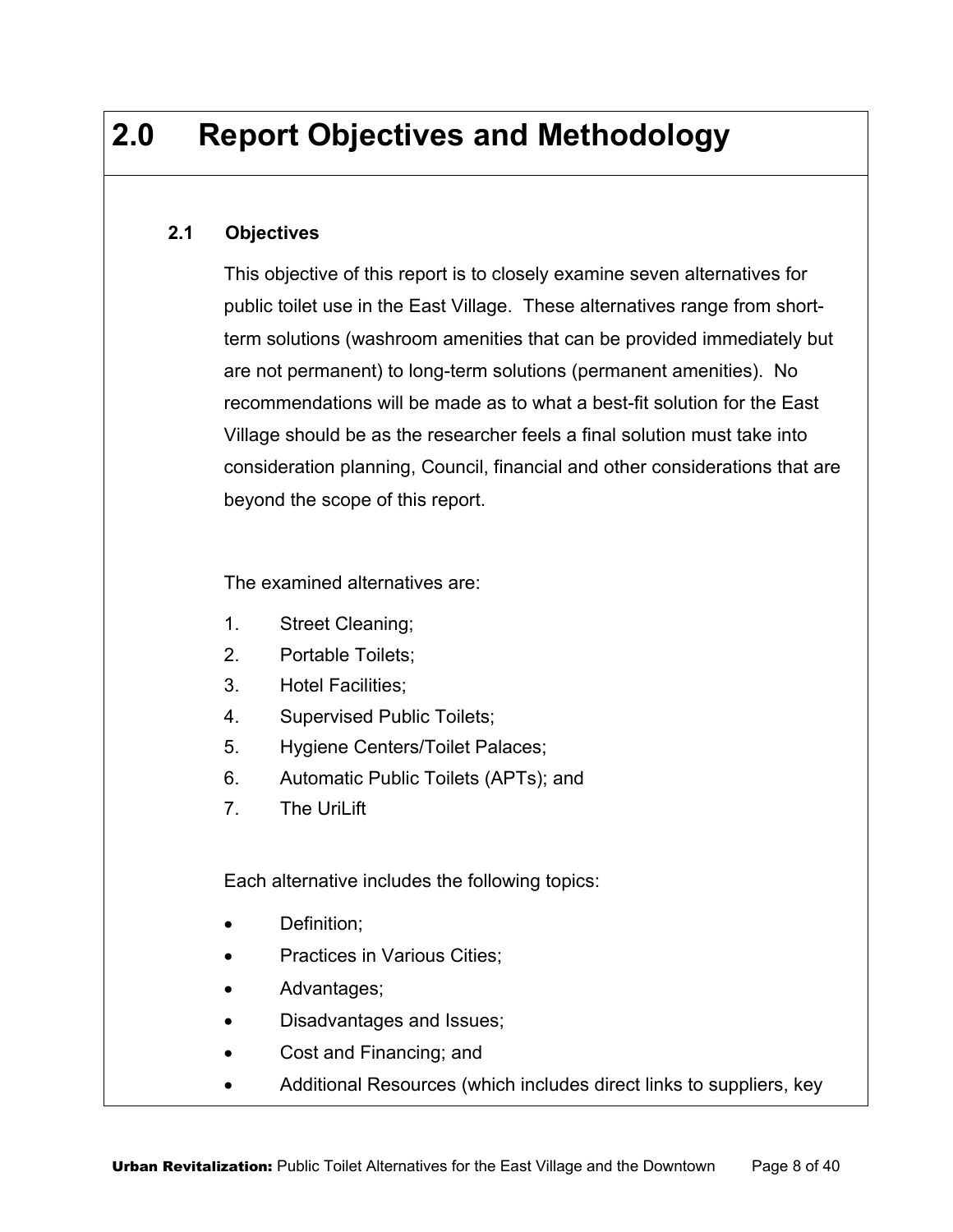contact people, et cetera. The articles referenced in each section can be found in the Works Cited page at the end of this report).

#### **2.2 Resources**

Information for this report was collected from:

- Telephone and e-mail interviews with waste management professionals in various cities, City of Calgary employees, and representatives of the Calgary Drop-In Centre and Salvation Army Centre of Hope;
- Reviews of conference papers and texts related to public toilet services; and
- Reviews of public Internet documents and articles concerning public toilet issues.

#### **2.3 Case Studies**

Research for this report looked at various case studies and practices in:

- Australia: Perth;
- Canada: Vancouver;
- The Netherlands: Amsterdam, Den Hague, Rotterdam;
- The United Kingdom: Aviemore, Belfast, Cambridge, London, Reading; and
- The United States: Boston, Philadelphia, Pittsburgh, San Antonio, San Francisco, Seattle.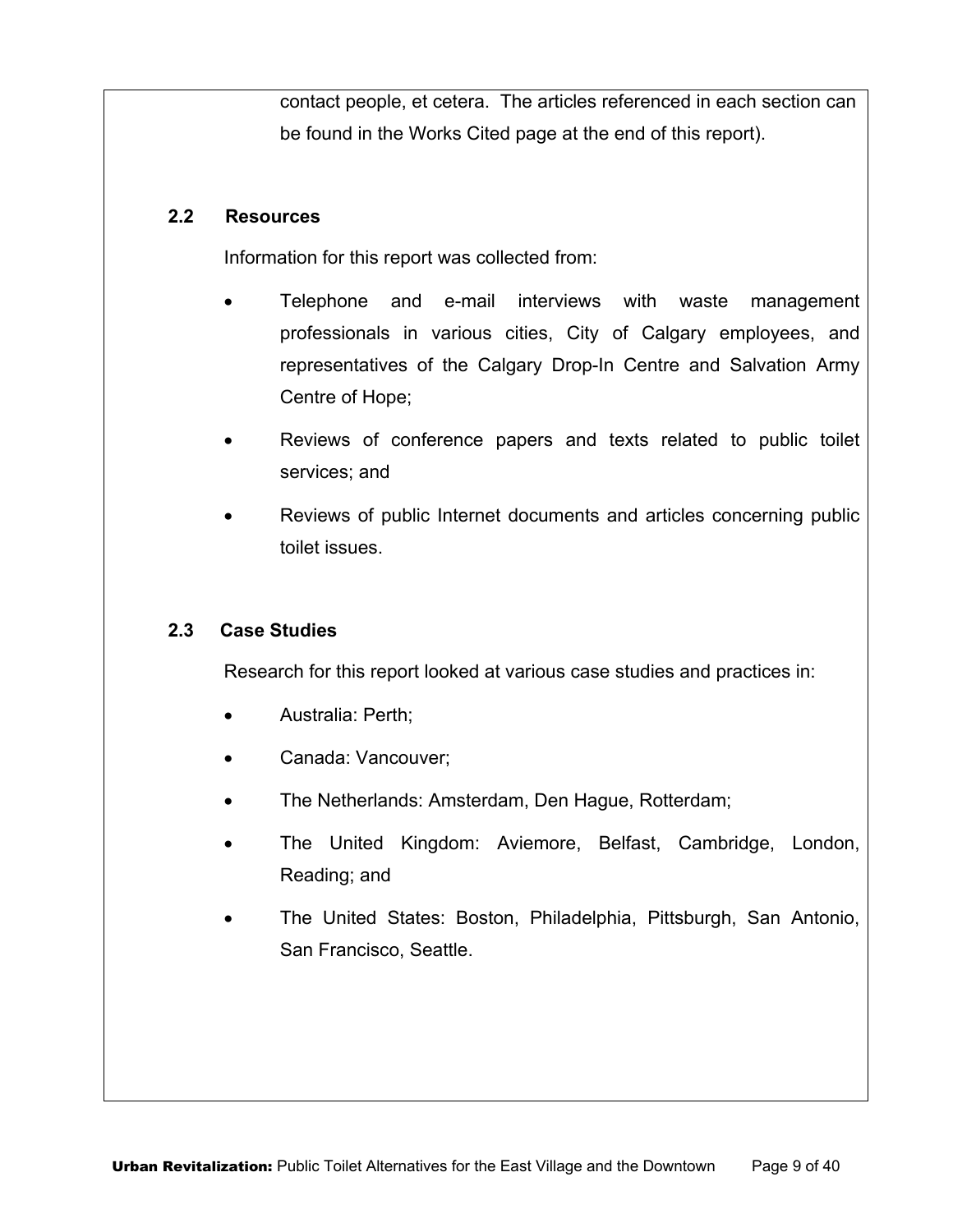#### **2.3.1 The Case of Vancouver**

Vancouver's experience with public toilets is worth paying particular attention to. It will be referenced quite often in this report due to the direness of its human waste situation – which has been a noticeable problem for the past three to four years – and the City of Vancouver's pro-active response to it, particularly in the Downtown Eastside neighbourhood.

The Downtown Vancouver Improvement Association, tourists, and residents have all complained about the human waste situation around the Downtown Eastside and Granville strip corridor due to drug users, homeless persons, and party-goers. The City of Vancouver has hired Bob Ross, a consultant, to act as the Engineering Department's representative for looking into various public disorder issues, including the issue of lane going. Ross is currently exploring several options and this report will reference many of his key findings.

According to *The Vancouver Courier*, the City of Vancouver may also potentially "hire a [consultant] to track the growing problem of human feces and urine piling up in alleys in the Downtown Eastside and Granville strip corridor" to see where the greatest frequency of problems lie (Howell, 2005, May 16a). The City of Calgary may wish to consider doing the same in the future should the human waste problem in the East Village continue to escalate.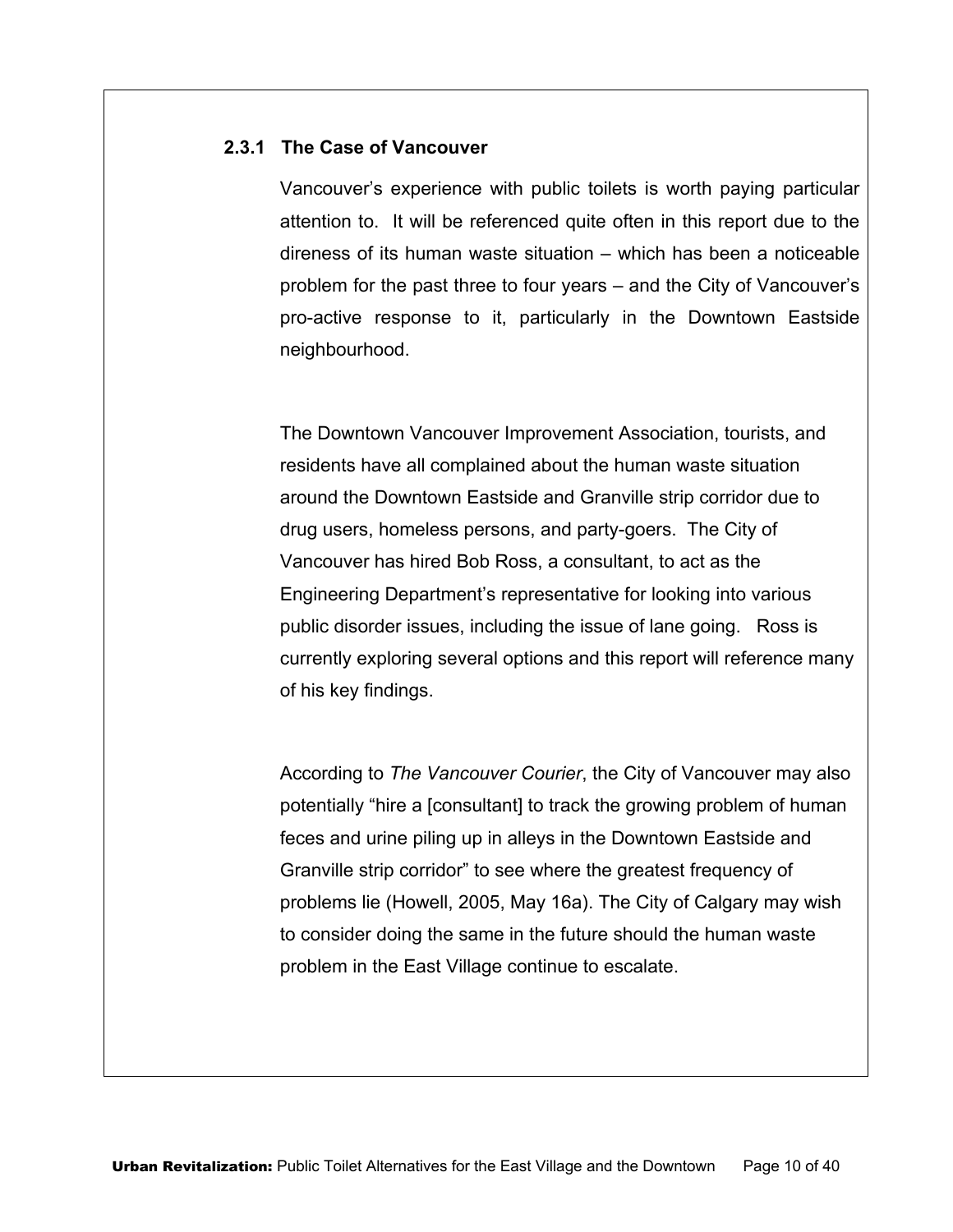# **3.0 Public Toilet Alternatives**

**3.1.1 Definition** 

## **3.1 Short Term: Street Cleaning**







Top to bottom:

a. MID cleanup ambassador in Seattle

b. Example of street cleaning services in New York City

c. High pressure washing of streets in **Seattle** 

Street cleaning typically involves the removal and disposal of human waste from streets and the high pressure washing of the streets afterwards. Sometimes the removal of waste is eschewed in favour of flushing streets with water to ensure that all waste flows to sewers.

#### **3.1.2 Practices in Various Cities**

#### *Seattle:*

- 90 businesses hire a private social enterprise called CleanScapes to remove trash and human waste, and to clean, power wash, and manage streets (e.g. install lighting, repave streets) in the Pioneer Square district. (CleanScapes does not currently service any Canadian cities although they would consider expanding their services north if the demand existed).
- The Metropolitan Improvement District or MID (a business improvement association in downtown Seattle) hires a force of cleanup and safety ambassadors who bag and dispose of human waste and "flush the spot with a truck-mounted power washer" in 210 downtown blocks (B. Ross, personal communication, June 3, 2005).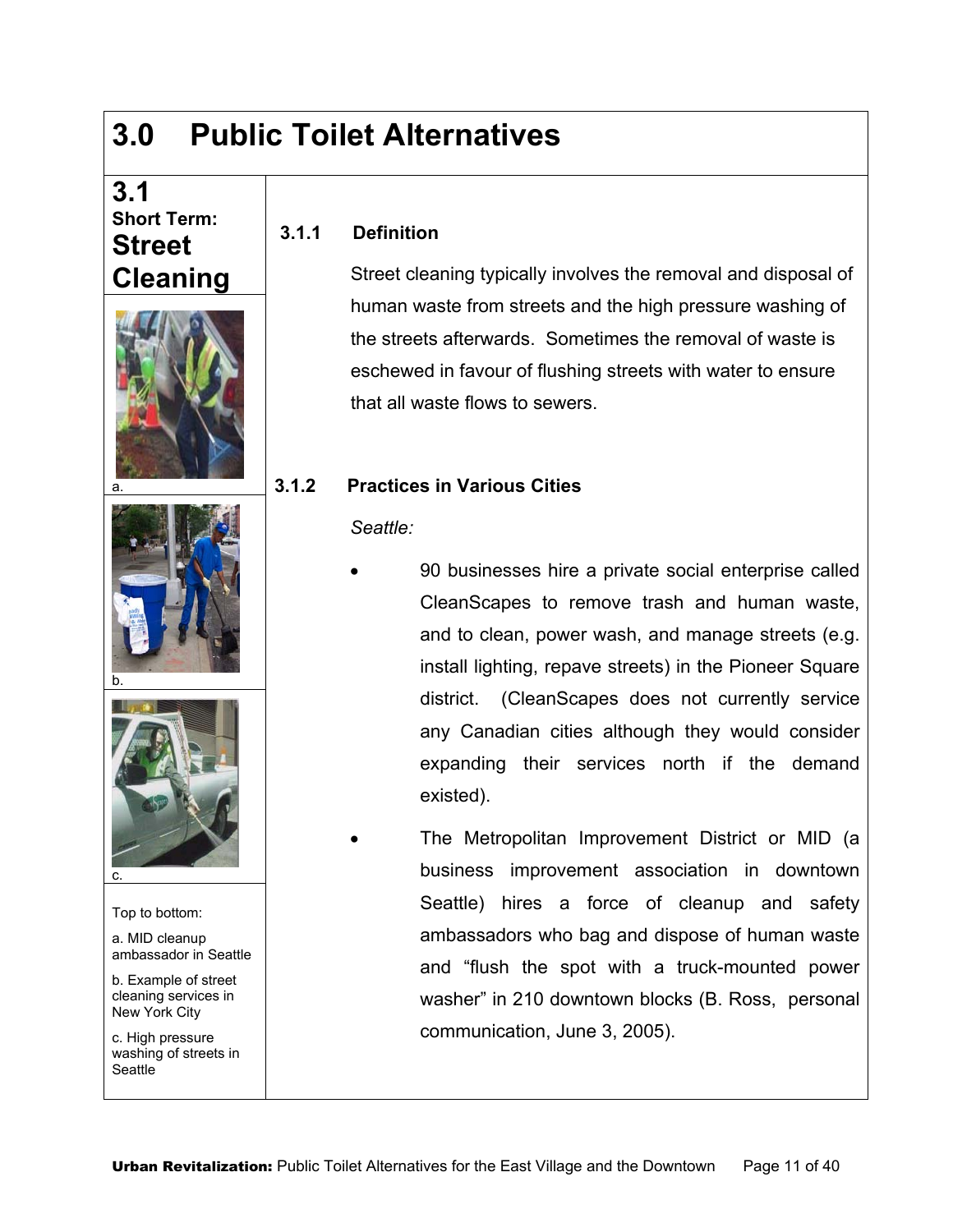*Vancouver:* 

• The Gastown Business Improvement Association (BIA) is considering using a social enterprise similar to CleanScapes. This plan would employ the services of the United We Can Bottle Depot street cleaning agency – a bottle recycling depot in the Downtown Eastside. This agency currently does not handle fecal matter clean up but the BIA would consider training people so they could or use City crews to power wash contaminated areas (B. Ross, personal communication, July 19, 2005).

#### **3.1.3 Advantages**

- Targets problems in a timely and efficient fashion.
- Cost-effective if incidents of public defecation and urination are relatively low.
- Potential to co-operate with and enhance community economic development projects.

#### **3.1.4 Disadvantages and Issues**

- A short-term solution because the street remains, in essence, the public toilet. Could potentially be a long-term solution but still does not solve the problem of not providing a proper and permanent facility for basic human needs.
- If waste isn't bagged away and merely flushed down streets, human waste matter can flow to sewer catch basins and given an irregular basin, could sit there for long periods (Howell, 2005, May 16a).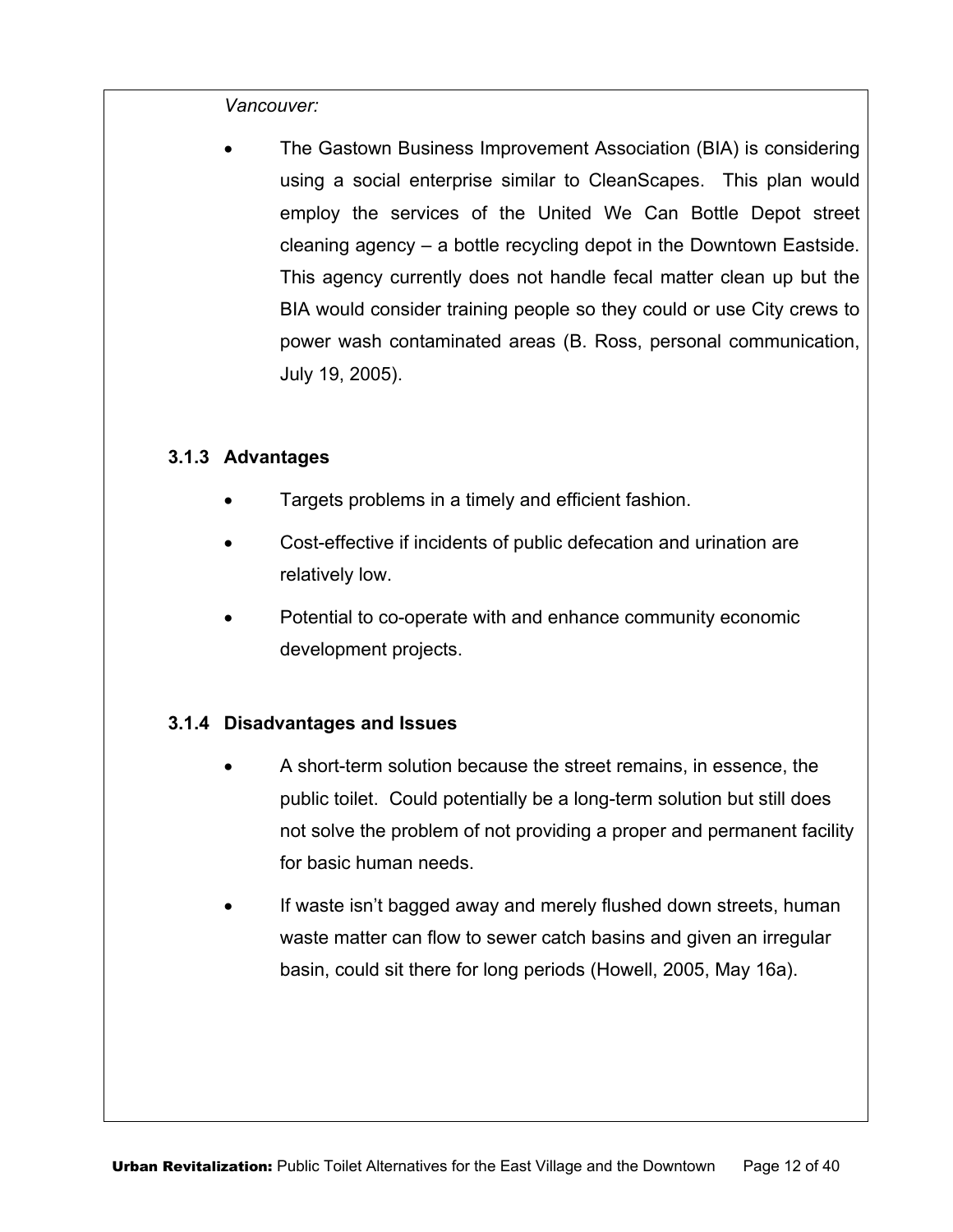#### **3.1.5 Cost and Financing**

- *Seattle:* 90 customers in the Pioneer Square district pay CleanScapes \$24 USD/hour (\$29.58 CAD<sup>3</sup>) for basic hand crews and \$82.50 USD/hour (\$101.67 CAD) for mechanized and hazardous materials clean-up crews. Costs can vary depending on the frequency of service and the issues in a particular lane (C. Martin, personal communication, June 23, 2005).
- *Seattle:* The MID is "a non-profit organization who is financed through a self-tax assessment on downtown properties. All assessments are collected by the City of Seattle and re-distributed back to the MID" to pay for safety and cleanup ambassadors (S. Walls, personal communication, June 28, 2005).
- *Vancouver:* If brought into existence, Vancouver's lane cleaning enterprise can be done by the United We Can Bottle Depot street cleaning agency, who are currently given a \$70,000 per year grant by the City of Vancouver (B. Ross, personal communication, June 3, 2005).

#### **3.1.6 Additional Resources**

*Web sites:* 

CleanScapes web site: http://www.cleanscapes.com/index.html Seattle MID: http://www.downtownseattle.com/content/programs/MIDOverview.cfm

*Key Contacts:* 

Chris Martin Title: President, CleanScapes Location: Seattle, United States E-mail Address: chrism@cleanscapes.com Telephone Number: (206) 341-9677

Bob Ross Title: Contractor, City of Vancouver Engineering Department Location: Vancouver, Canada E-mail Address: bob\_ross@shaw.ca Telephone Number: (604) 657-1368

 $\overline{a}$ <sup>3</sup> All currency conversions in this report were done in June and July, 2005 using http:///www.xe.com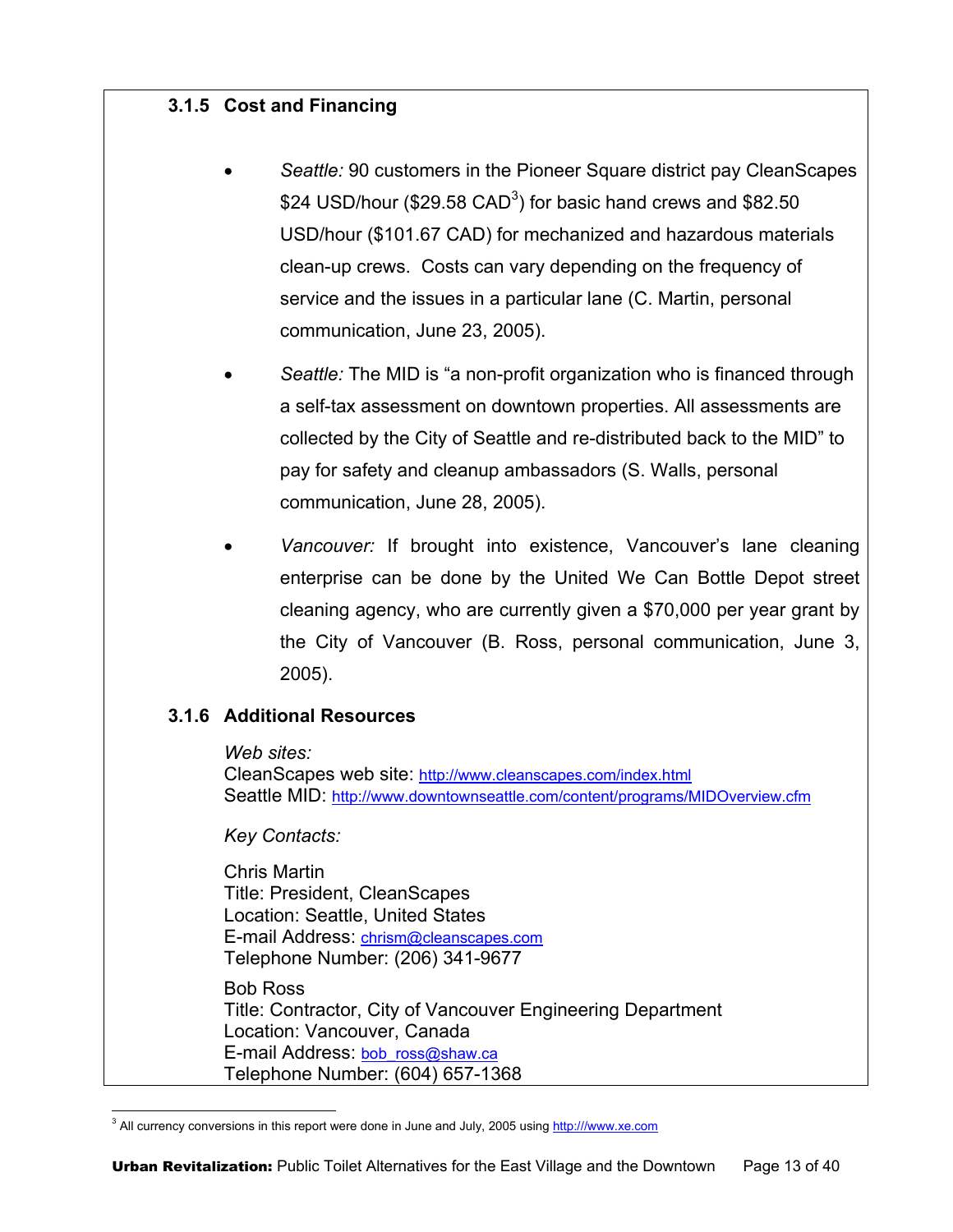## **3.2 Short Term: Portable Toilets**







#### Top to bottom:

a., c. Examples of multiple portable toilets

b. Hand washing station outside of portable toilet

#### **3.2.1 Definition**

Portable toilets or "porta-potties" are toilets that use chemicals to control odor and disinfect. They are usually found with the most basic of amenities (e.g. toilet paper) although separate hand washing stations can be obtained as well.

#### **3.2.2 Practices in Various Cities**

#### *San Antonio:*

- Installed ten porta-potties near areas where the greatest concentrations of homeless people are found, such as under major highway bridges.
- Porta-potties are only a temporary measure though and work concurrently with a ten-year plan to increase funding to the city's largest homeless shelter (S. Ives, personal communication, May 24, 2005).

#### *Vancouver:*

- Porta-potties were placed in a Downtown Eastside alley on a trial run (in 2001). The program no longer exists.
	- Initiative was advocated by the Vancouver Area Network of Drug Users (VANDU) which was concerned with the lack of public toilet facilities at night (Kerr et al, 2001).
- Porta-potties were supervised by two people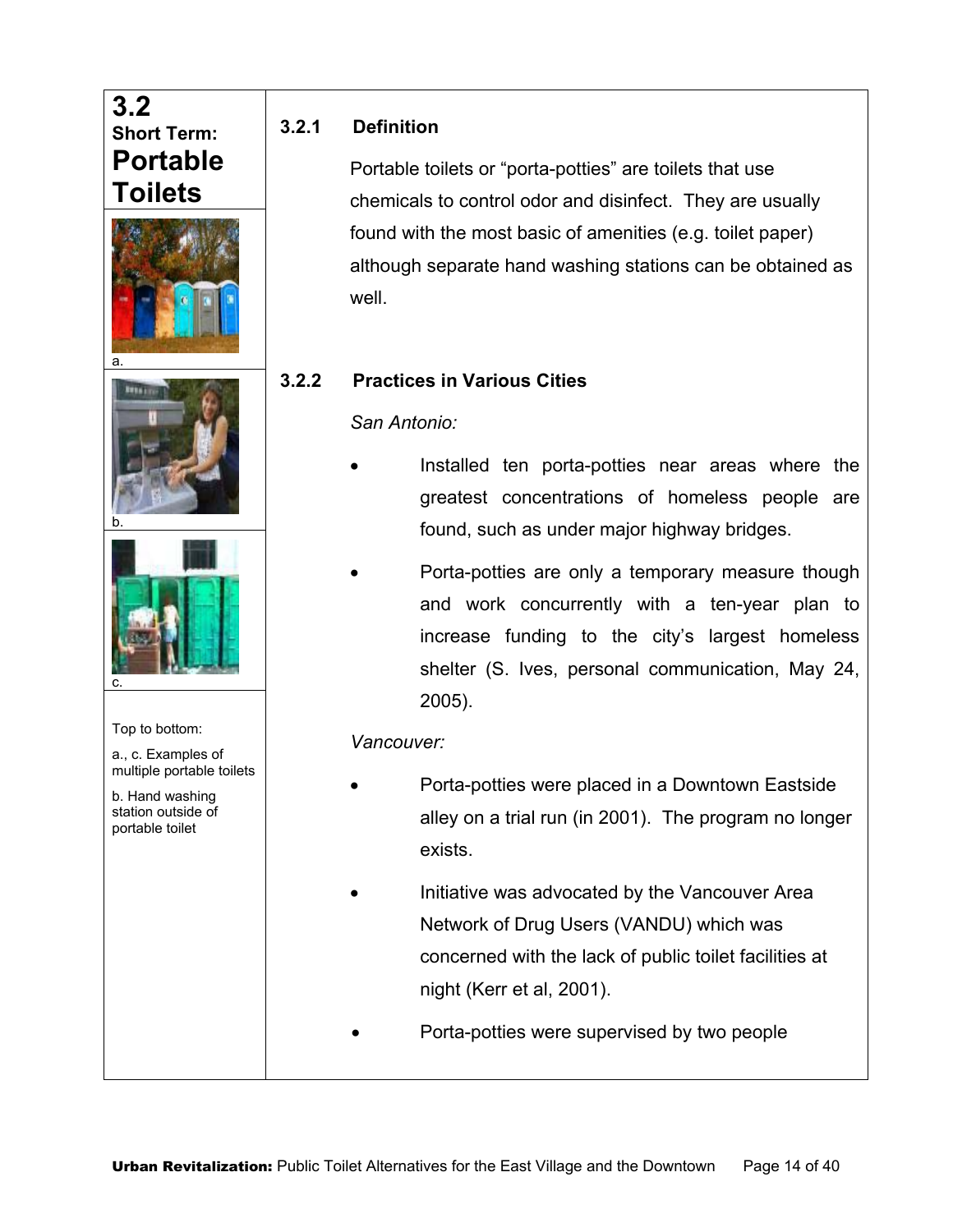(to reduce criminal activity), who were often drug addicts themselves but could keep an eye out on each other (B. Ross, personal communication, May 24, 2005).

• Porta-potties were in operation from 6 pm to 6 am each day. From 6 am to 6 pm, the City would take them away to be emptied (B. Ross, personal communication, May 24, 2005).

#### **3.2.3 Advantages**

- Represents the first step in showing communities that human waste issues are being addressed.
- Provides a quick and mobile solution where public toilets are lacking.
- Presents job creation opportunities and enables members of the community to be part of the solution.

#### **3.2.4 Disadvantages and Issues**

- *Vancouver*: porta-potties can become a hot spot for drug injection and prostitution; these issues are a deterrent to the installation of unsupervised toilets in the Downtown Eastside (B. Ross, personal communication, July 25, 2005).
- If there is no hand-washing facility, there is the risk of increased disease transmission.
- Daily supervision, cleaning, and trucking can be costly.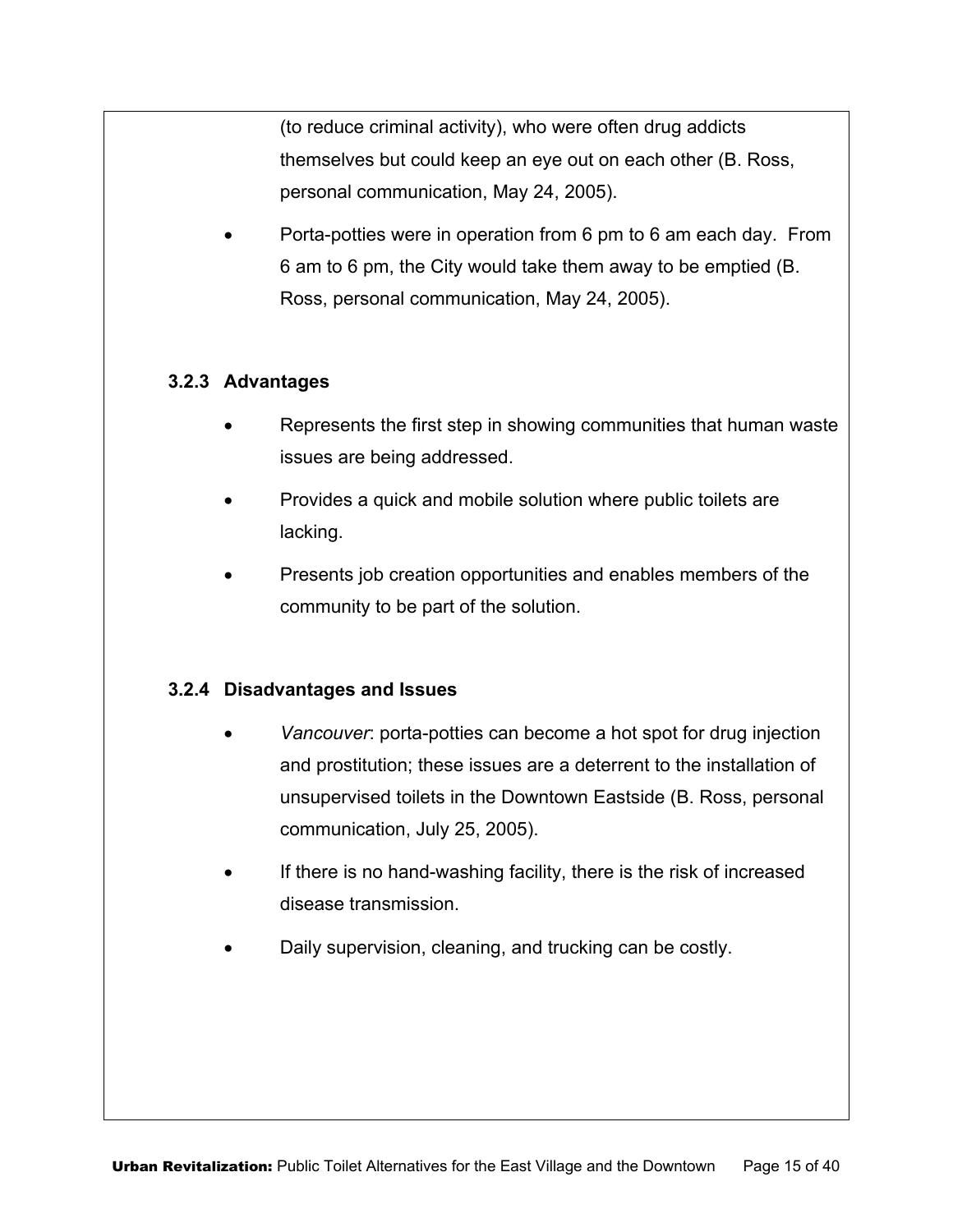#### **3.2.5 Cost and Financing**

- *Vancouver:* Supervisors were paid \$8 an hour.
- *Vancouver*: To rent, supervise, clean, and transport the portapotties cost \$8200 CAD per month (B. Ross, personal communication, July 19, 2005).

#### **3.2.6 Additional Resources**

*Web site:* 

A Case Study on VANDU (see page 27 for more details on the supervised toilet project): http://www.phac-aspc.gc.ca/hepc/hepatitis\_c/pdf/vanduStudy.pdf

*Key Contact:* 

Bob Ross Title: Contractor, City of Vancouver Engineering Department Location: Vancouver, Canada E-mail Address: bob\_ross@shaw.ca Telephone Number: (604) 657-1368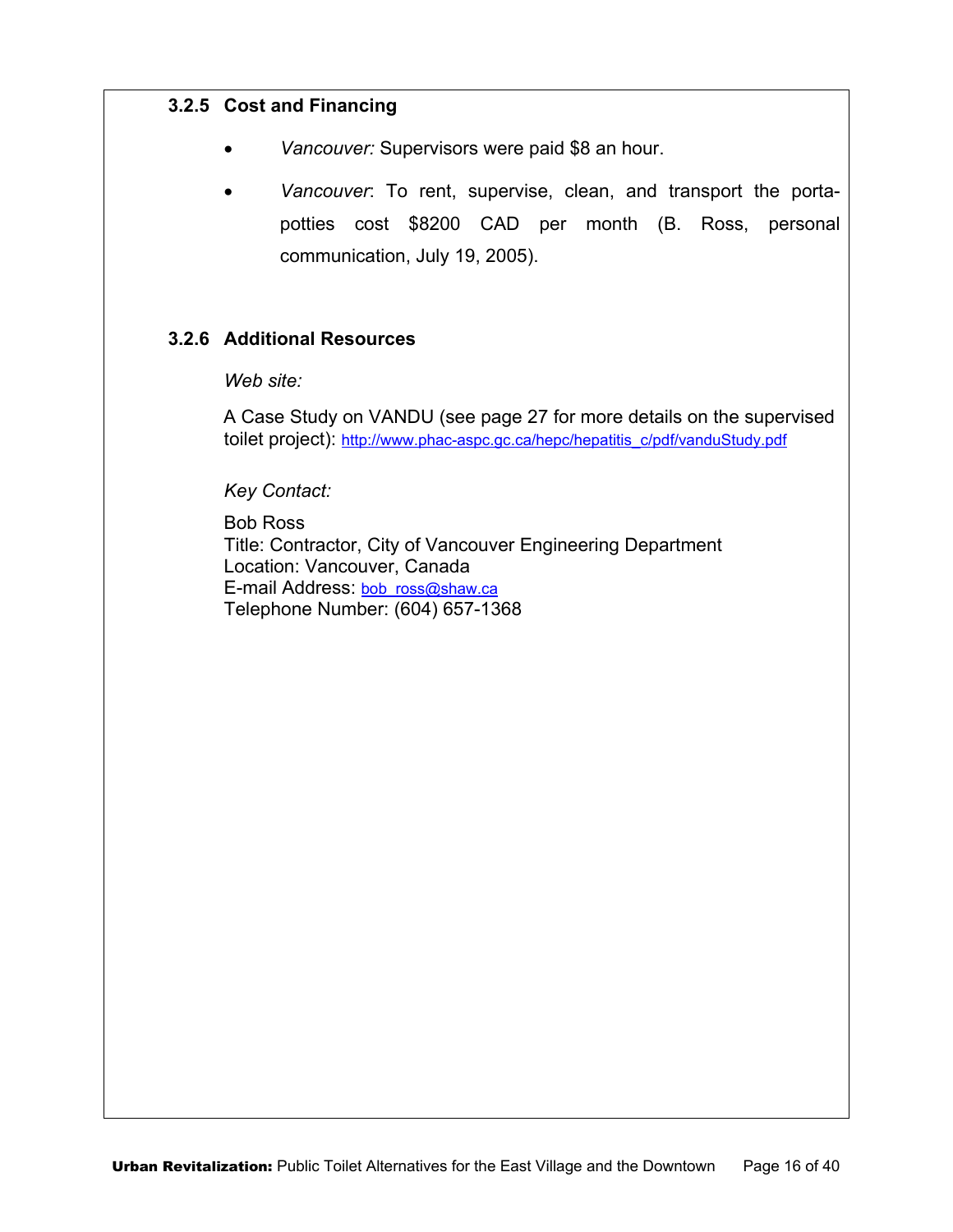## **3.3 Mid Term: Hotel Facilities**







#### Top to bottom:

a. – c. Examples of washroom facilities in moderately-priced hotels

#### **3.3.1 Definition**

Using hotel toilet facilities as public toilets at night would extend the toilet services hotels provide during the day and would continue to employ the hotel staff already there. This idea could also be extended to opening toilets in other facilities such as train stations and government buildings (B. Ross, personal communication, May 24, 2005).

#### **3.3.2 Practices in Various Cities**

*Vancouver:* 

This is an idea proposed by Bob Ross for the City of Vancouver. It is one option out of several alternatives and has not yet been implemented (B. Ross, personal communication, May 24, 2005).

#### *Other Cities:*

- At the time of research, the researcher could find no evidence of other cities having put the idea of using hotel facilities as public toilets into action.
- *San Antonio:* established a downtown parking garage washroom as a toilet for homeless people (which was inaccessible from 9 pm to 6 am) (S. Ives, personal communication, May 24, 2005).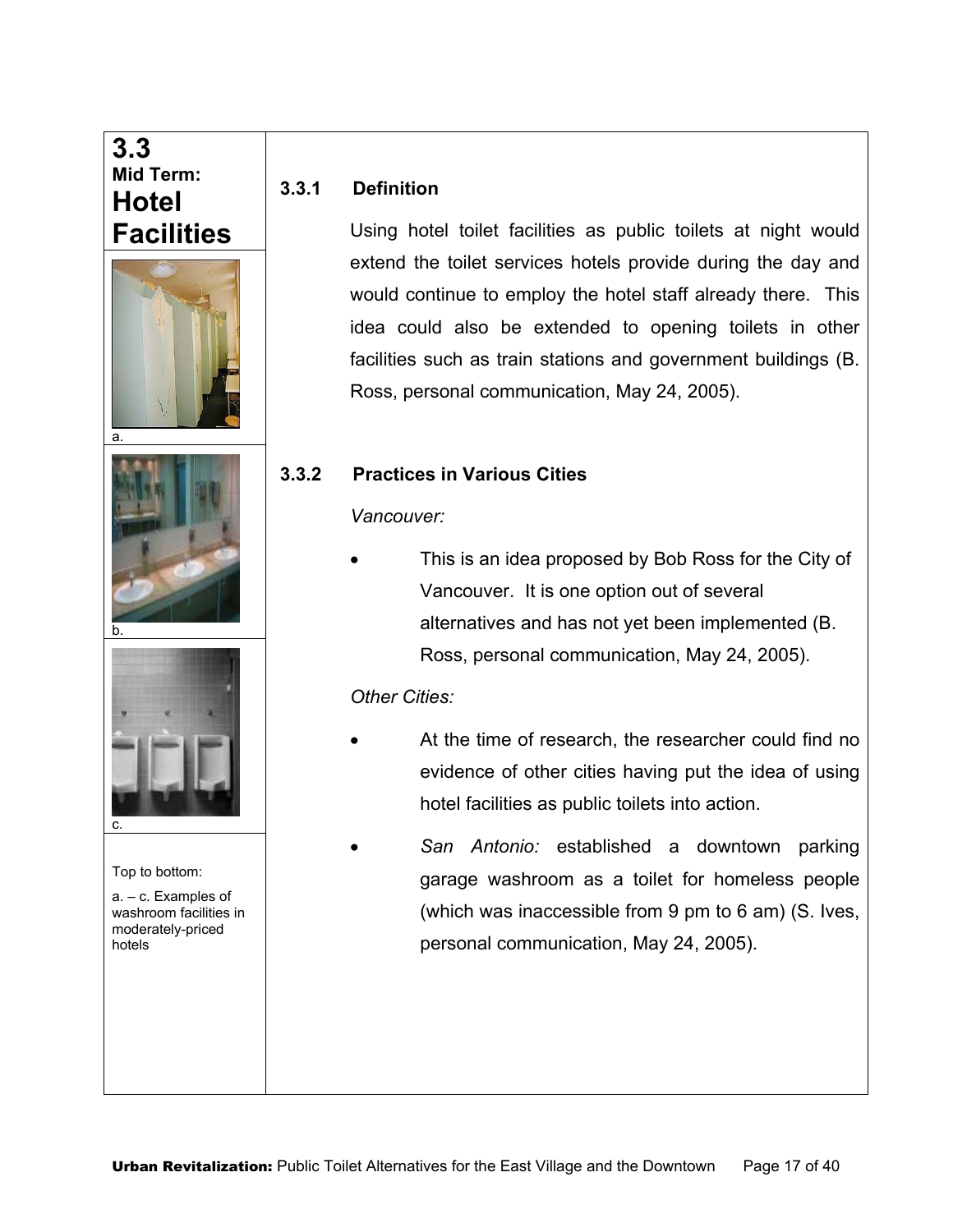#### **3.3.3 Advantages**

- Makes use of existing services without having to incur the cost of building a public toilet and hiring additional supervisors.
- Provides people with several location alternatives for nighttime washroom use.

#### **3.3.4 Disadvantages and Issues**

• High number of these arrangements needed could make this a very expensive solution.

#### **3.3.5 Cost and Financing**

- *Vancouver:* Bob Ross estimates that each hotel-toilet operation would cost \$4000 CAD per month for supervision costs and that ten of these operations are needed for Vancouver.
- Municipalities would pay each hotel for the cost of supervision and cleaning.
- Clara Greed (a Professor of Inclusive Urban Planning) suggests offering rate and tax allowances, direct payment, and grants to businesses and organizations for the use of public toilets in their buildings (Greed, 2003b, p. 249).

#### **3.3.6 Additional Resources**

*Key Contact:* 

Bob Ross Title: Contractor, City of Vancouver Engineering Department Location: Vancouver, Canada E-mail Address: bob\_ross@shaw.ca Telephone Number: (604) 657-1368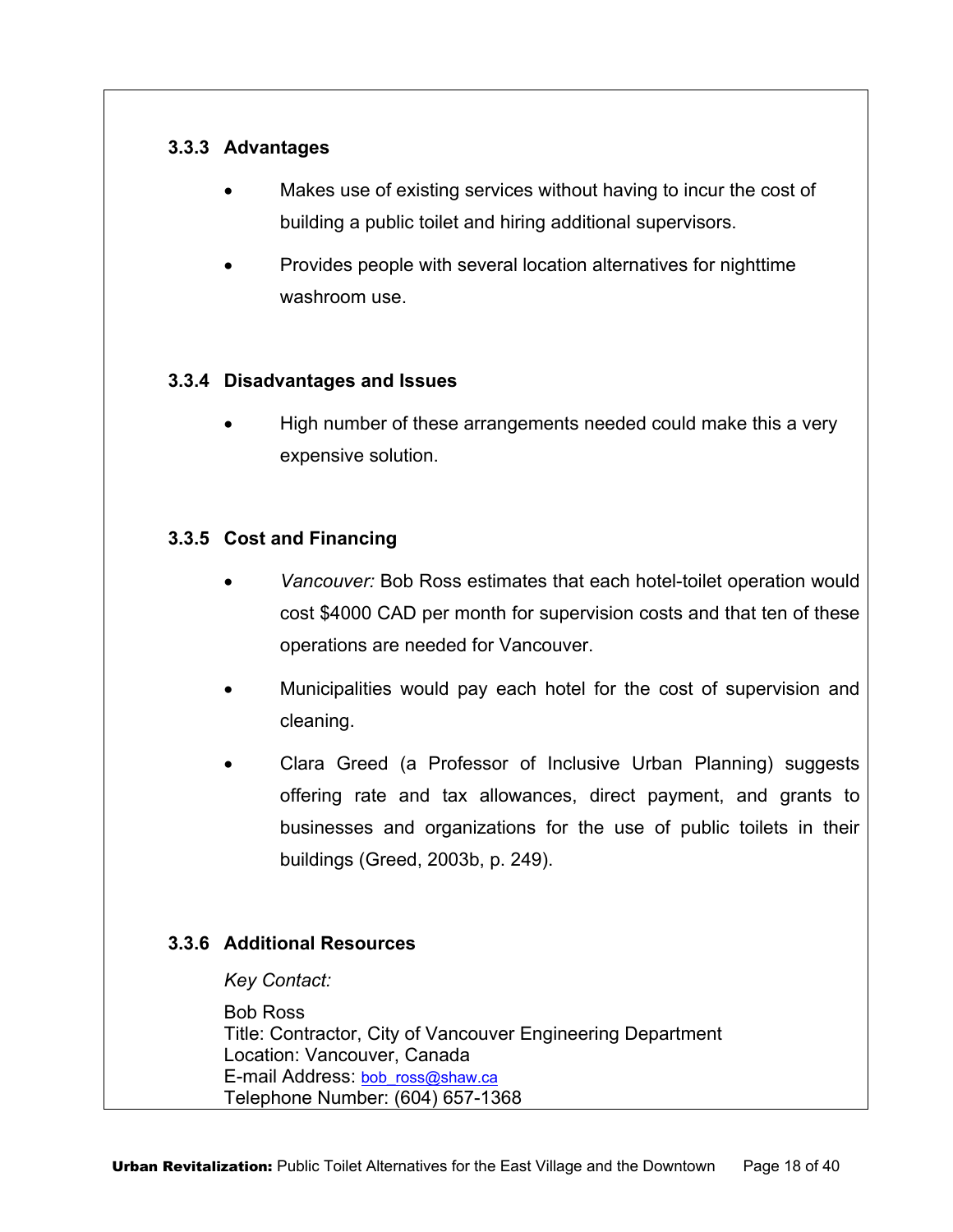# **3.4 Long Term: Supervised Public Toilets**







Top to bottom:

- a. Exterior of supervised toilets at Main and Hastings, Vancouver
- b. Interior of supervised toilets at Hamilton and Hastings, Vancouver

c. Vancouver toilet attendants

### **3.4.1 Definition**

Supervised public toilets are public amenities usually provided for by municipalities. These toilets are usually supervised by male and female toilet attendants in order to deter various forms of crime that might occur if toilets were left unattended.

## **3.4.2 Practices in Various Cities**

#### *Cambridge*:

- Used different design and management techniques in response to "anti-social" behaviour around public toilets and worked with different social agencies to ensure toilets were safer and more user friendly. Reports generally suggest they were successful in doing so.
- Some of these different techniques included:
	- $\triangleright$  "Removing the internal communal area and using single unisex cubicles";
	- $\triangleright$  "Positing cubicles to provide the best natural surveillance";
	- $\triangleright$  Establishing "vandal-resistant internal design and fittings";
	- $\triangleright$  "Increasing visits to unattended facilities by grouping them and allocating an attendant";
	- ¾ "Removing surfaces for preparation and hiding [of] drugs and needles";
	- $\triangleright$  "Installing drug needle chutes from cubicles"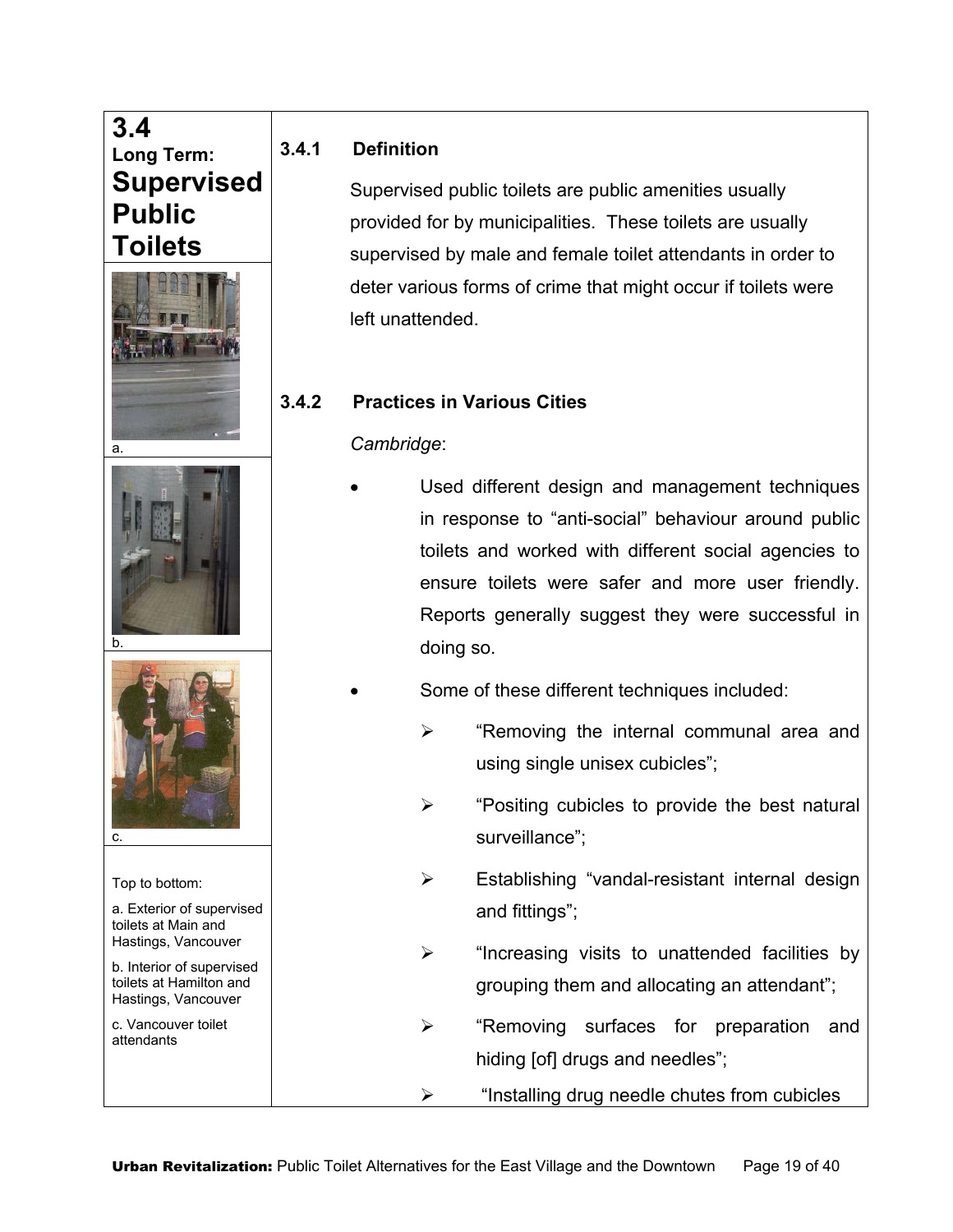directly into collection bins in the service area"; and

 $\triangleright$  Incorporating a kiosk "into the design of one new building to increase surveillance and security" (IDeA, n.d.).

#### *Perth:*

- Uses the following design techniques to reduce crime around public toilets:
	- $\triangleright$  Placing "public toilets near roads and busy footpaths" with entrances facing out";
	- $\triangleright$  "Cubicles...open on to open, visible spaces";
	- $\triangleright$  Reducing problems through "the passive surveillance of passing traffic, vehicles or pedestrians"; and
	- $\triangleright$  Building "toilets as close as possible to busy thoroughfares with entrances facing them" (Post Newspapers, 2003, March 1).

#### *Vancouver:*

- Of all major Canadian cities examined, Vancouver has the greatest number of public toilets (two) but they are closed after 6 pm (Howell, 2005, May 16a).
- The two under street public toilets in operation are: Victory Square (on Hastings and Hamilton) and Main and Hastings. They service up to 1,500 people a day.
- Toilets are open seven days a week, from 6 am to 6 pm and are supervised by attendants who keep the washrooms clean and guard against drug use.
- Local residents use the toilets as well as people who commute into the area to shop and socialize (B. Ross,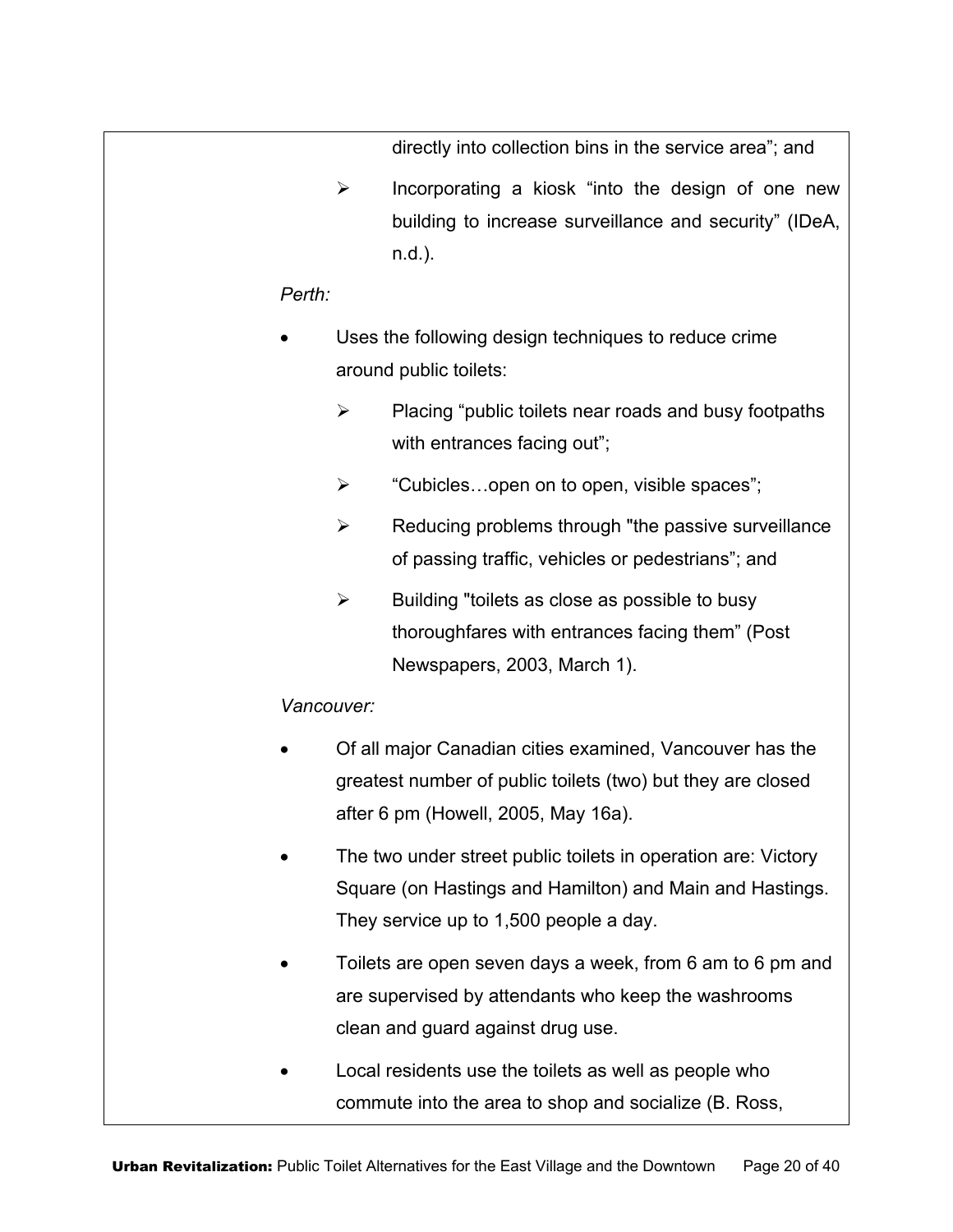personal communication, May 24, 2005).

- Vancouver has three parks washrooms in the Downtown Eastside area. Two are supervised by city staff, one is not. The rest of the washrooms in the City's Parks Department are checked by independent cleaning contractors daily.
- The Parks Department is looking at other ways to maintain their washrooms. Some solutions include hiring a community group to look after toilets in exchange for storage space there or reimbursing caretakers through a "taxable benefit of a suite to live in at the park" (M. Stairs, personal communication, May 26, 2005).

#### **3.4.3 Advantages**

- *Vancouver:* Underground washrooms in Vancouver were successful in keeping a no-tolerance policy. With added police support, they are fairly secure (B. Ross, personal correspondence, May 24, 2005).
- Increases local employment.
- Supervisors can deter crime and subsequently, cost of crime is lowered (e.g. cost of vandalism clean-up); supervisors stand as a symbol of restored order and good social organization (Greed, 2003a).
- Good public toilet architecture can signify government faith in a redevelopment and could increase property values (Greed, 2003a) $^{4}$ .
- Potential to increase interlinkages between social agencies and look at public toilet misuse as symptomatic of larger issues as was the case in Cambridge.

 $\overline{a}$ 4 This has been shown to be the case in London (Notting Hill), New York, Paris, and Rio de Janeiro.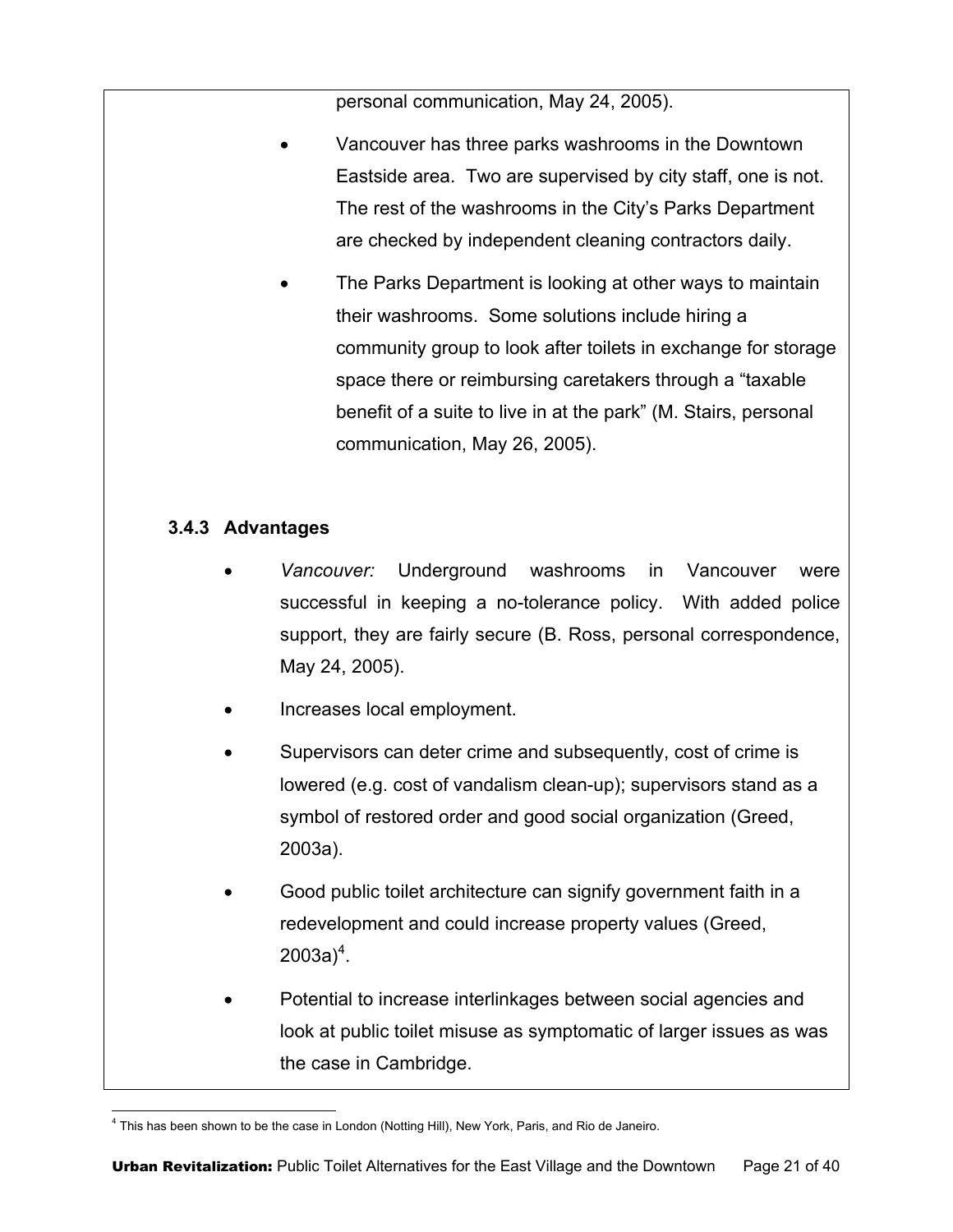• Doesn't ignore the social problems that do exist (i.e. by shutting down toilets, which is a common response) but works with issues at hand.

#### **3.4.4 Disadvantages and Issues**

- Not open 24 hours a day, leaving no toilet alternatives after a certain time in the day.
- Concerns for establishing all-day toilets include: drug activity and sales, loitering, sleeping, vandalism, prostitution, and other sexual activity occurring around toilets.
- Toilets, if not properly monitored and with no safe injection sites available, can be used as a site to shoot up. Although blue lighting can discourage this (making it hard to see one's veins), people have gotten around this solution by using highlighters (Public Health Agency of Canada, n.d.).
- Safety issues for toilet attendants if toilets were to be opened during the nighttime (B. Ross, personal correspondence, May 24, 2005).

#### **3.4.5 Cost and Financing**

- *Cambridge:* £250,000 (\$563,339 CAD) for a four-year program.
- *Vancouver:* Supervision cost is \$100,000 CAD per year per location with one male and female attendant for each location, for twelve hours of operation a day, 365 days a year (including maintenance costs) (B. Ross, personal correspondence, May 24, 2005).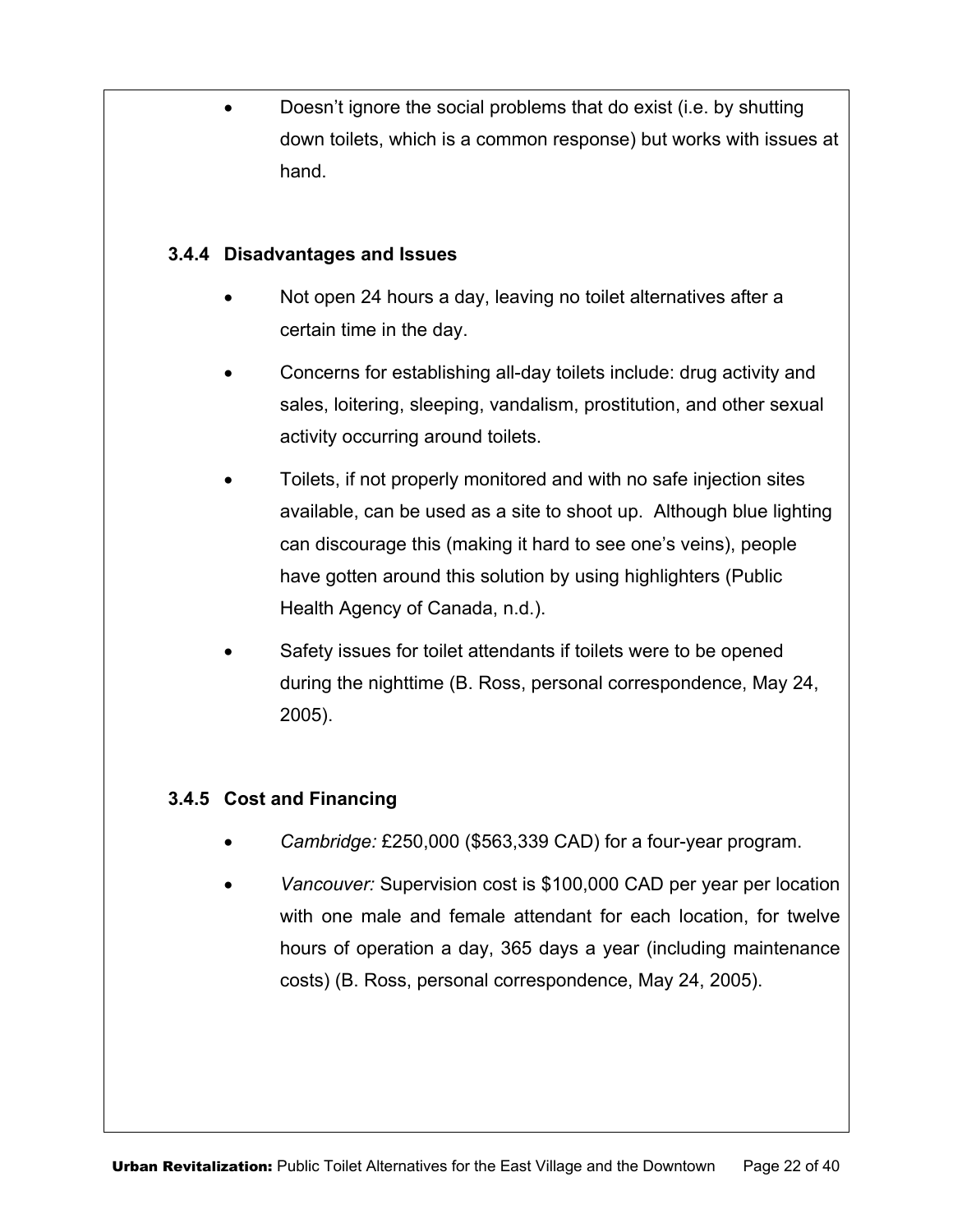#### **3.4.6 Additional Resources**

*Web sites:* 

A Year of Liveability Challenges 2004-05: A sample of local authorities and communities working together to make communities safer in the U.K.: http://www.idea-knowledge.gov.uk/idk/core/page.do?pageId=1

Comfort Stations: A look at supervised public toilets in Vancouver: http://www.city.vancouver.bc.ca/engsvcs/streets/furniture/Washrooms.htm

*Key Contacts:* 

Bob Kerry Title: Project Development Officer, Street Services, City of Cambridge Location: Cambridge, United Kingdom E-mail Address: bob.kerry@cambridge.gov.uk Telephone Number: (604) 657-1368

Mac Stairs Title: Supervisor of Parks, City of Vancouver Location: Vancouver, Canada E-mail Address: mac.stairs@vancouver.ca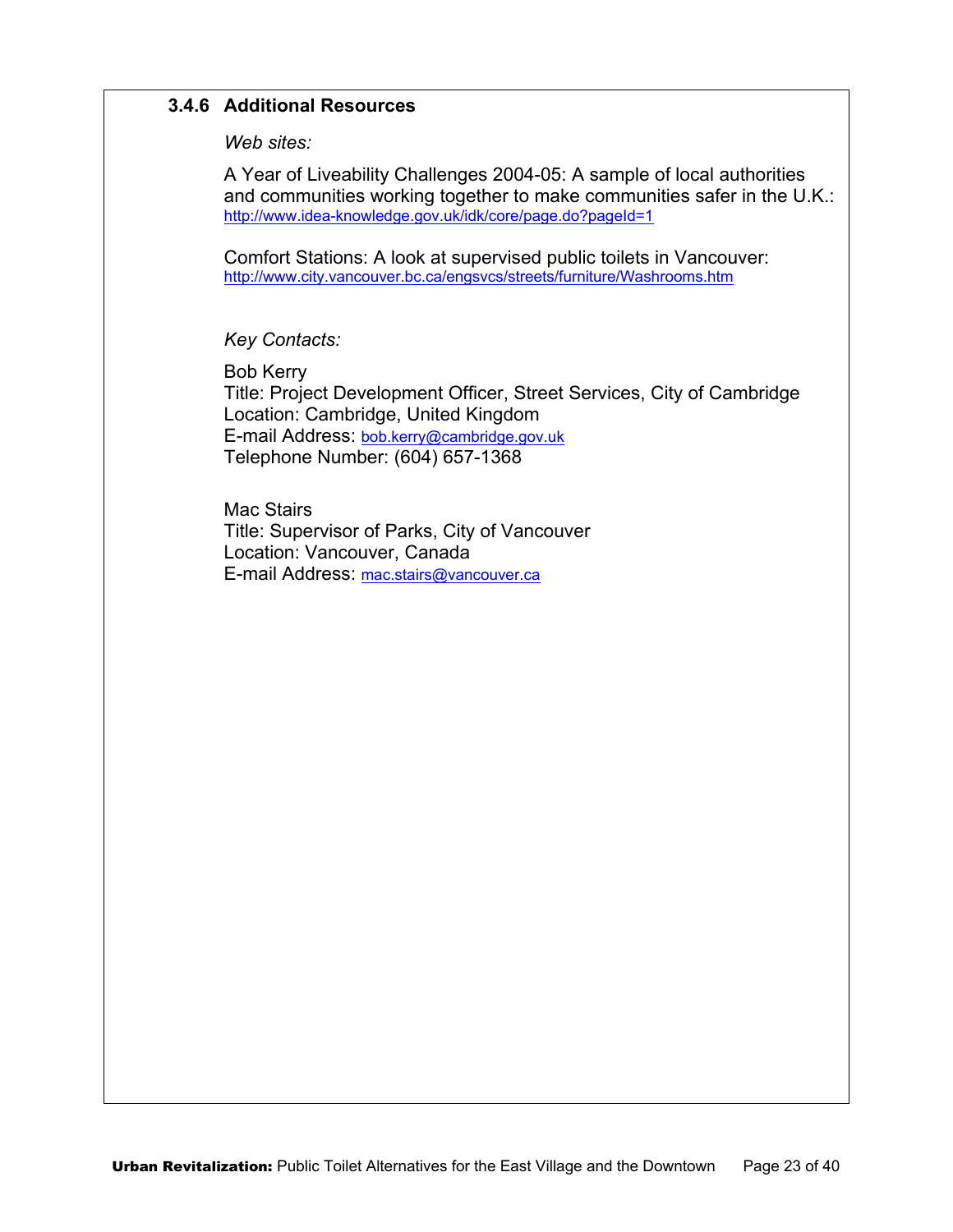# **3.5 Long Term: Hygiene Centers/ Toilet Palaces**







Top to bottom:

a. The Julie Apartments, Seattle

b. The Urban Rest Stop, **Seattle** 

c. Interior of the Urban Rest Stop

#### **3.5.1 Definition**

Hygiene centers and toilet palaces provide not only toilet services but are large enough to contain a diversification of other services and can serve as a focal point of a community. Hygiene centers (also known as urban rest stops) contain showers while toilet palaces do not. Both can provide small retail services (e.g. groceries, coffee kiosks) and amenity services, such as bus timetables and telephones. Some have space for a local "cop shop" where police can station themselves and be a visible presence in the community (Greed, 2003a &b, p. 182).

#### **3.5.2 Practices in Various Cities**

*Aviemore:* 

• Toilet palace combines public toilet and retail area uses and employs multiple "supervisors" in the form of washroom attendants and retail clerks who keep an eye on toilets and one main supervised entrance (Greed, 2003a &b, p. 182).

#### *Seattle:*

- In 2000, opened two hygiene centers downtown: The Urban Rest Stop has a predominantly male clientele and The Wellness Center has a predominantly female one.
- The Urban Rest Stop is open weekdays 5:30 am to 9:30 pm and weekends 8 am to 5 pm. The Wellness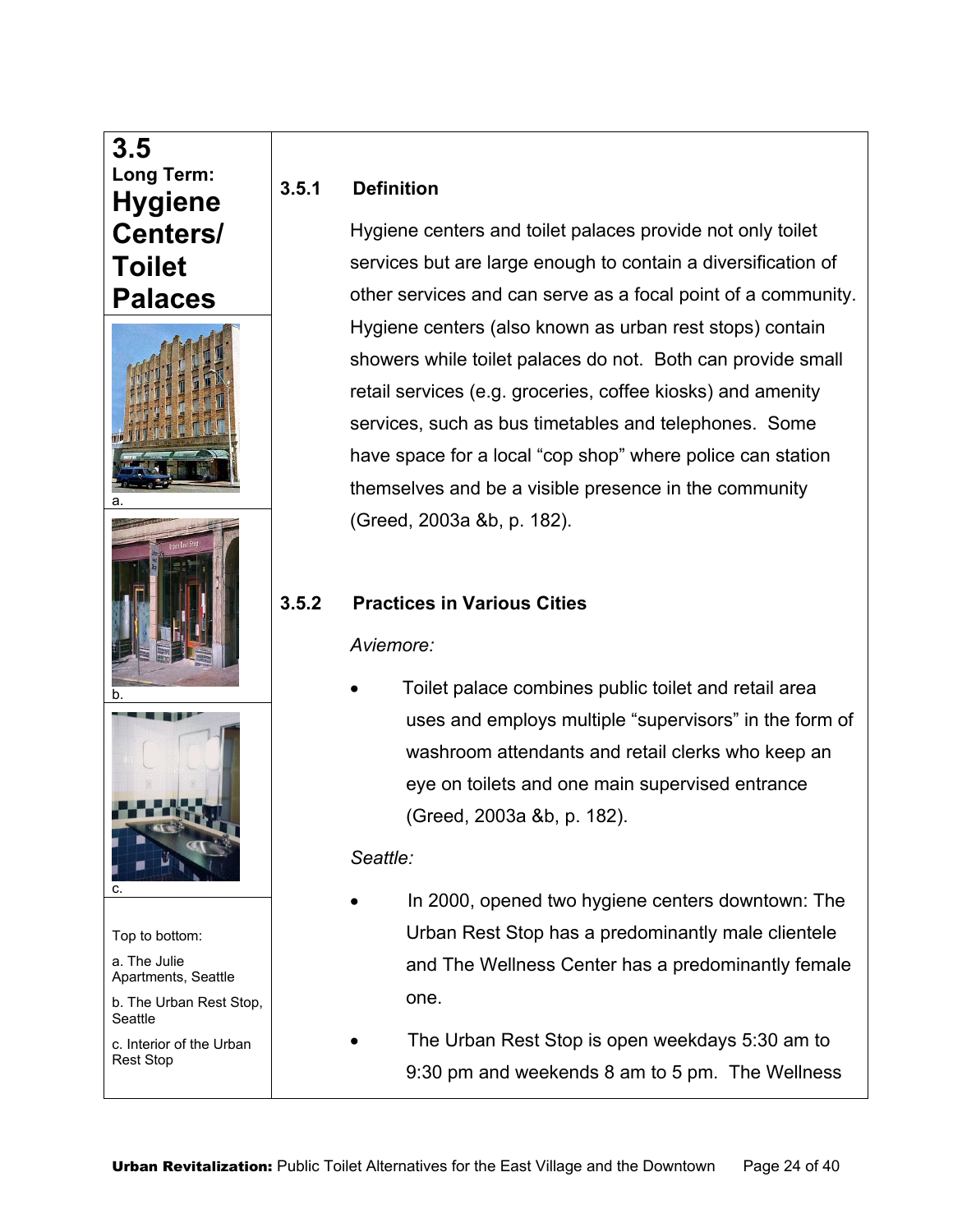Center is open 7 am to 6 pm on weekdays and 7:30 am to 3:30 pm on weekends.

- Both hygiene centers are free services: access to toilets, showers, laundry services, and free personal hygiene and laundry supplies are provided.
- The Urban Rest Stop is a converted apartment building (the Julie Apartments) with a grocery store on the main level, shower facilities in the basement, and 47 low-income apartments on the top floors.
- Both hygiene centers are well used: The Urban Rest Stop averages 2000 showers each month and The Wellness Center averages 420 showers. Clients make appointments to use The Wellness Center and roughly 30 to 40% of clients use it as a place to prepare themselves before work (Parker, 2000, July 6).
- The Wellness Center serves only 12 to 15 clients at a time to enable its clients to spend longer times there and to give each individual more attention.
- The Urban Rest Stop is managed by the Low Income Housing Institute (a non-profit group) and The Wellness Center by the Archdiocesan Housing Authority – a Catholic organization (Kaiman, 2000, February 21).

#### **3.5.3 Advantages**

- Toilet palaces create economic opportunities (e.g. retail) and have multiple uses, potentially creating more "eyes on the street".
- Places like The Wellness Center give clients more time to attend to hygiene and have their emotional needs attended to as well.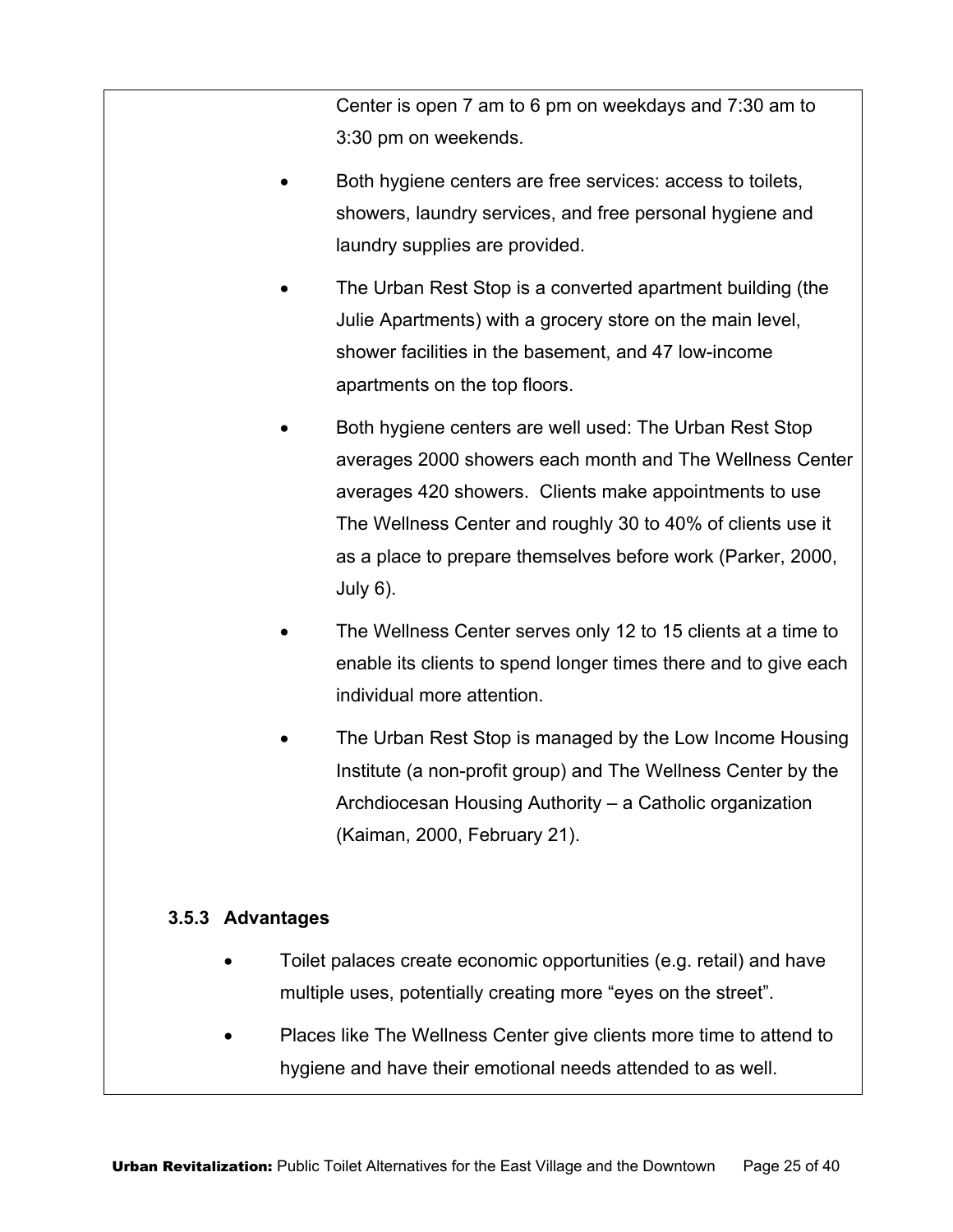- Hygiene centers offer a greater range of services than a basic public toilet can.
- Hygiene center and toilet palaces can become community amenities in the long term.

#### **3.5.4 Disadvantages and Issues**

- *Seattle:* Downtown business community was very opposed to having one large hygiene center (as was initially proposed) due to concerns of having too great a concentration of homeless persons in one area (Kaiman, 2000, February 21).
- Not open 24 hours a day, leaving no toilet alternatives after a certain time in the day.

#### **3.5.5 Cost and Funding**

• *Seattle:* Purchasing and operational costs for both centers in 2000 were as follows (in \$ USD):

| Urban Rest Stop purchasing and            | \$465,000                    |
|-------------------------------------------|------------------------------|
| starting costs                            |                              |
| Urban Rest Stop operating cost            | \$117,000                    |
| <b>Wellness Center construction costs</b> | \$249,000                    |
| Wellness Center operating cost            | \$200,000                    |
| <b>TOTAL</b>                              | \$1,031,000 (or \$1,280,922) |
|                                           | (CAD                         |

• *Seattle*: The Department of Housing and Urban Development of Seattle funds both hygiene centers in addition to private donors (private donors: businesses, churches and individuals) and the Downtown Seattle Association (The Urban Rest Stop, n.d.; Parker, 2000, July 6).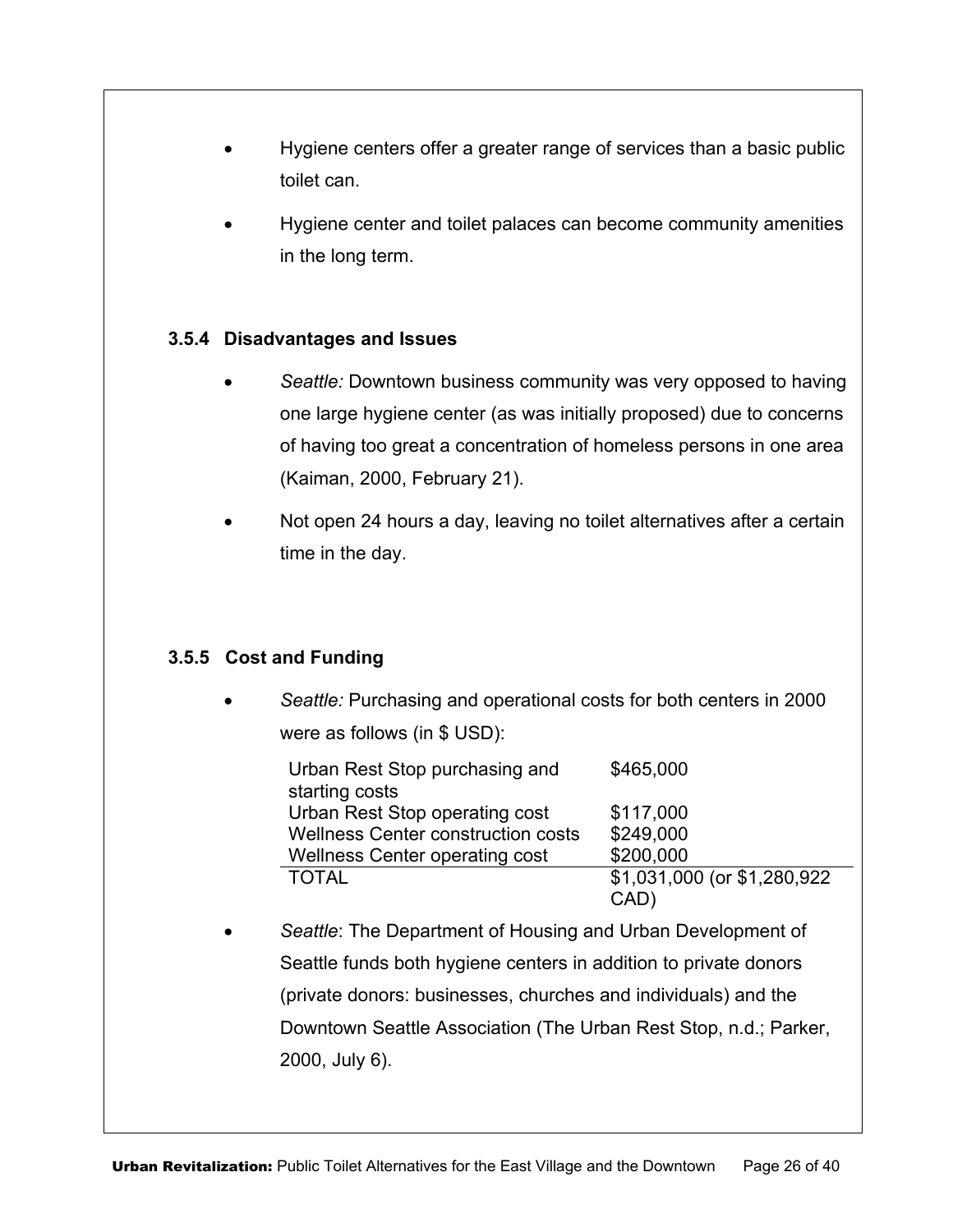- *Seattle*: Funding for the hygiene centers came from an increased property tax for a special housing levy to create housing for the homeless (which Seattle citizens voted for in a ballot proposition). The Department of Housing and Human Services administers this fund (Brown, K., 1999, July/August).
- Seattle: Hygiene and cosmetic products are donated.

#### **3.5.6 Additional Resources**

*Web site:* 

Seattle's Urban Rest Stop: http://www.lihi.org/pages/RestStop.htm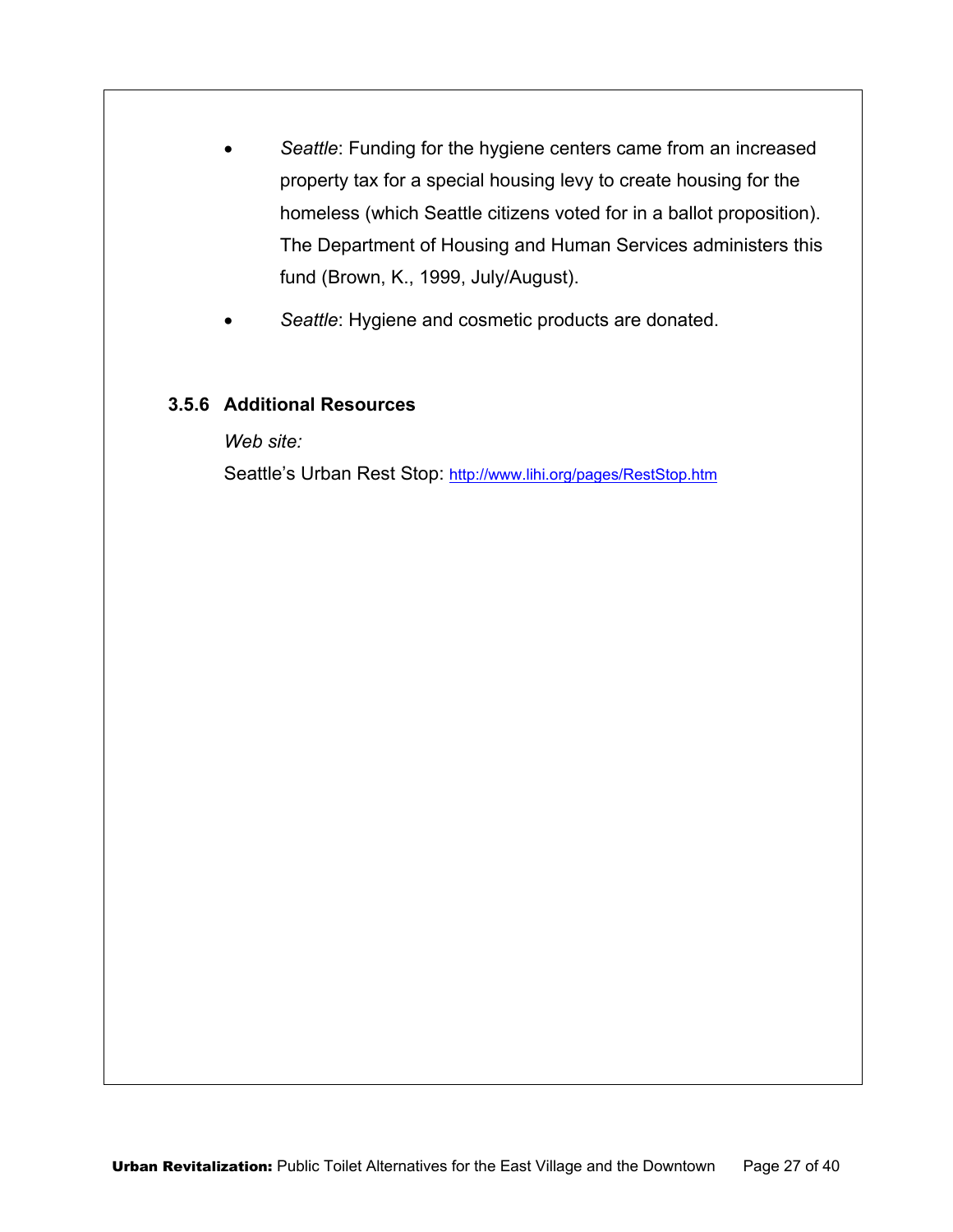# **3.6 Long Term: Automatic Public Toilets (APTs)**  a. b. c. Top to bottom: a. APT in Boston b. Example of APT interior c. APT in Pittsburgh

#### **3.6.1 Definition**

Automatic Public Toilets (or APTs) are self-contained units that usually contain an automatic sink and self-cleaning toilets and floors. They are one of the most common public toilet solutions found in major North American municipalities. Operational lengths can be set for an average of 8 to 20 minutes. After each use, the unit disinfects itself for about 40 to 50 seconds and is then dried with a high pressure blower (Greater Boston, 2002, July 23). A technician comes every few days (as needed) for maintenance. Some cities charge a quarter for entry and provide tokens for those who cannot afford it.

## **3.6.2 Practices in Various Cities**

*American Cities:* 

• Several American cities have installed APTs as of April, 2005: San Francisco (25), Seattle (5), Boston (8), Los Angeles (contract for 150), and Pittsburgh (1) (Ives, 2005, April 11).

## *Pittsburgh:*

• Has contract with major street furniture contractor, Clear Channel Adshel, for 350 bus shelters, bicycle racks, litter bins, kiosks, ash urns, benches, and APTs for free in exchange for advertising on the street furniture. Vancouver has considered a similar contract.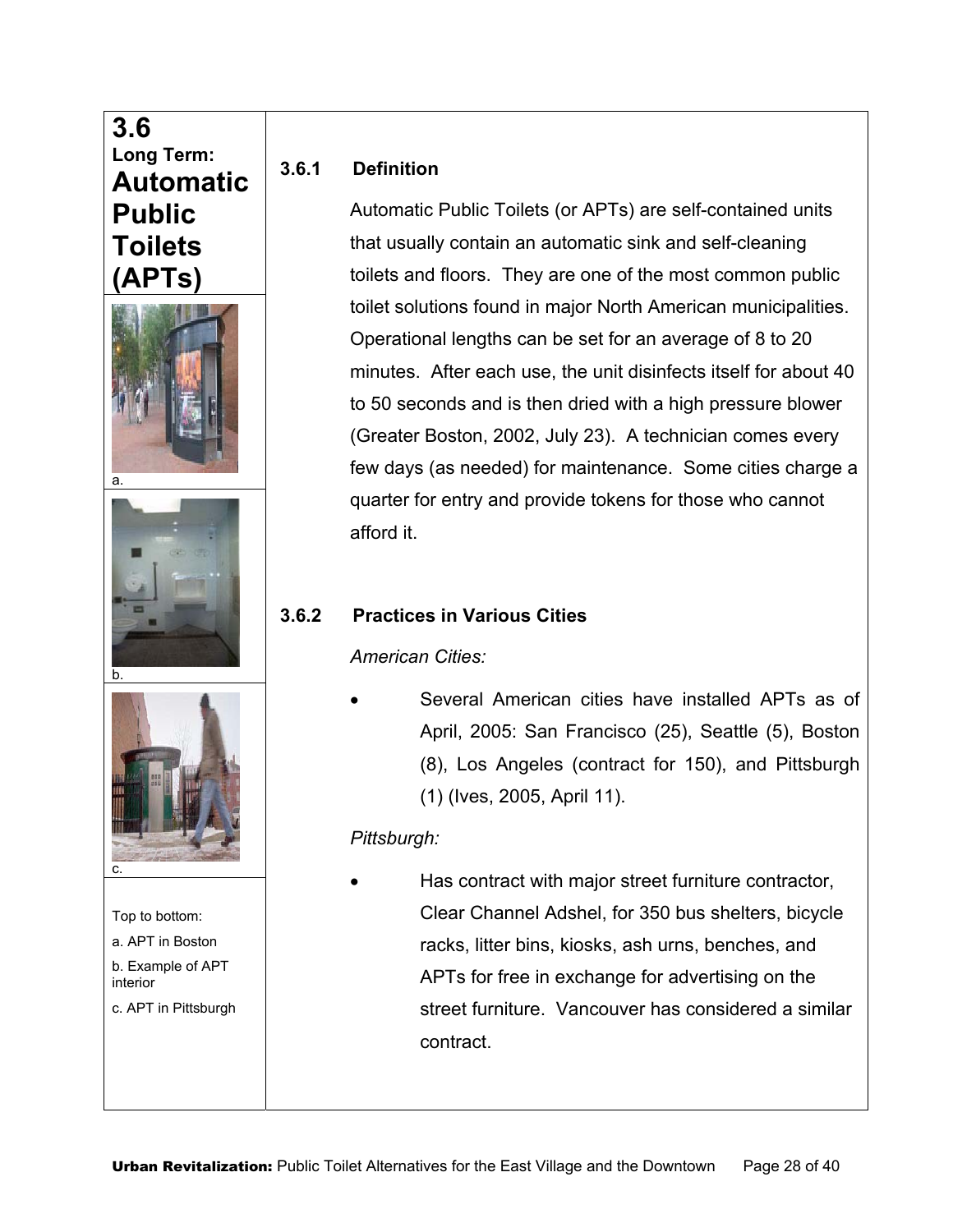The APTs have two-way emergency communication capabilities and training was provided to the city's firefighters and paramedics on how the units function (Fuoco, 2003, February 12).

#### *San Antonio:*

Was offered a similar contract to Pittsburgh's by Clear Channel Adshel but the city's historical design review commission turned it down (S. Ives, personal communication, May 24, 2005).

#### *United Kingdom Cities:*

Local authorities rent APTs through toilet franchising firms and some are even designing and building their own APTs (Greed, 2003b, p. 144).

#### **3.6.3 Advantages**

- Can serve as symbol of a rejuvenated area and restore civic pride.
- A 24-hour operation: can be used at nighttime.
- Suitable for use by wheelchair users and parents with small children.
- Some APT manufacturers offer emergency support 24 hours a day through emergency panic buttons in the APTs.

#### **3.6.4 Disadvantages and Issues**

- *Boston:* critics thought that advertising on APTs would cause "visual clutter" (Greater Boston, 2002, July 23).
- *San Francisco*: Experienced problems of drug dealing, prostitution, people sleeping in APTs through prying doors open and jamming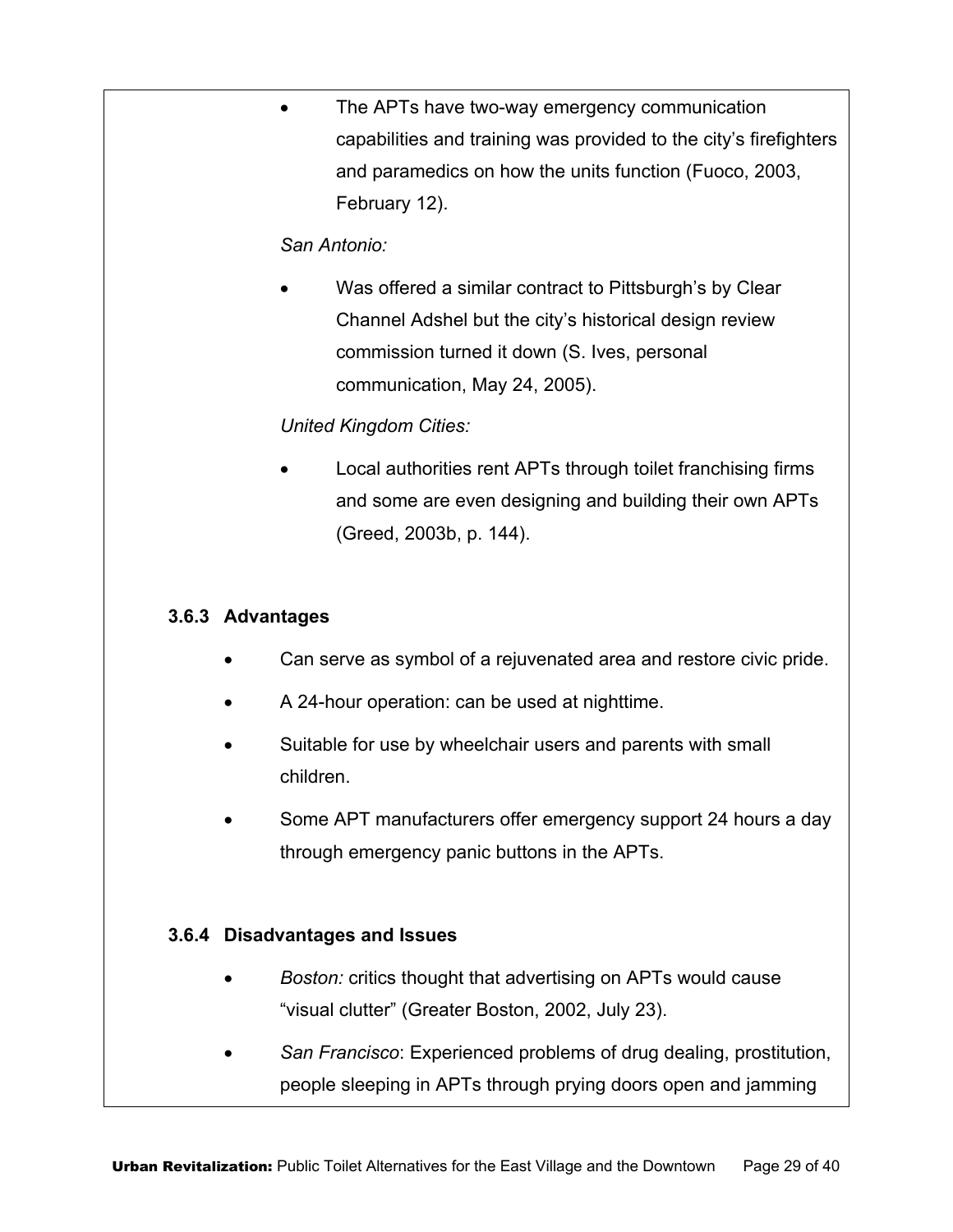doors shut, and vandalism. Local residents don't want these toilets in their neighbourhoods due to these problems. APTs in tourist areas are not abused as such (Lelchuk, 2002, July 1).

- *Seattle*: Some APTs are in constant use and not very clean inside (B. Ross, personal communication, June 3, 2005).
- *United Kingdom:* APT publicity campaigns and education programs were needed to show people how to use the APTs and subdue fears that one would get locked inside one (Greed, 2003b, p. 244).
- Some cities have dealt with drug activity, prostitution, and loitering in and around APTs with bans on loitering within 20 feet of APTs and banning more than one person at a time in the APTs. They are enforced with fines of up to \$100 USD; this has raised concerns about civil liberties (Gordon, 2001, October 11; Lelchuk, 2001, October 3*).*
- High initial costs.
- Pay APTs raise concerns about discriminating against women and disabled people (in that men can refuse to pay and urinate anywhere) (Webber, 2001, July 15).
- May be insufficient for high-volume usage (Greed, 2003b, p. 199).

#### **3.6.5 Cost and Financing**

- Costs range anywhere from \$200,000 CAD (Viacom Decaux) to \$300,000 CAD (Clear Channel Adshel) for one unit.
- *Philadelphia:* Considered a proposal that would entail a "one-time fee of \$350,000 USD (\$429,448 CAD) plus free regular maintenance…in exchange for advertising" (American Restroom Association, n.d.).
- *Pittsburgh*: APTs are free in exchange for advertising.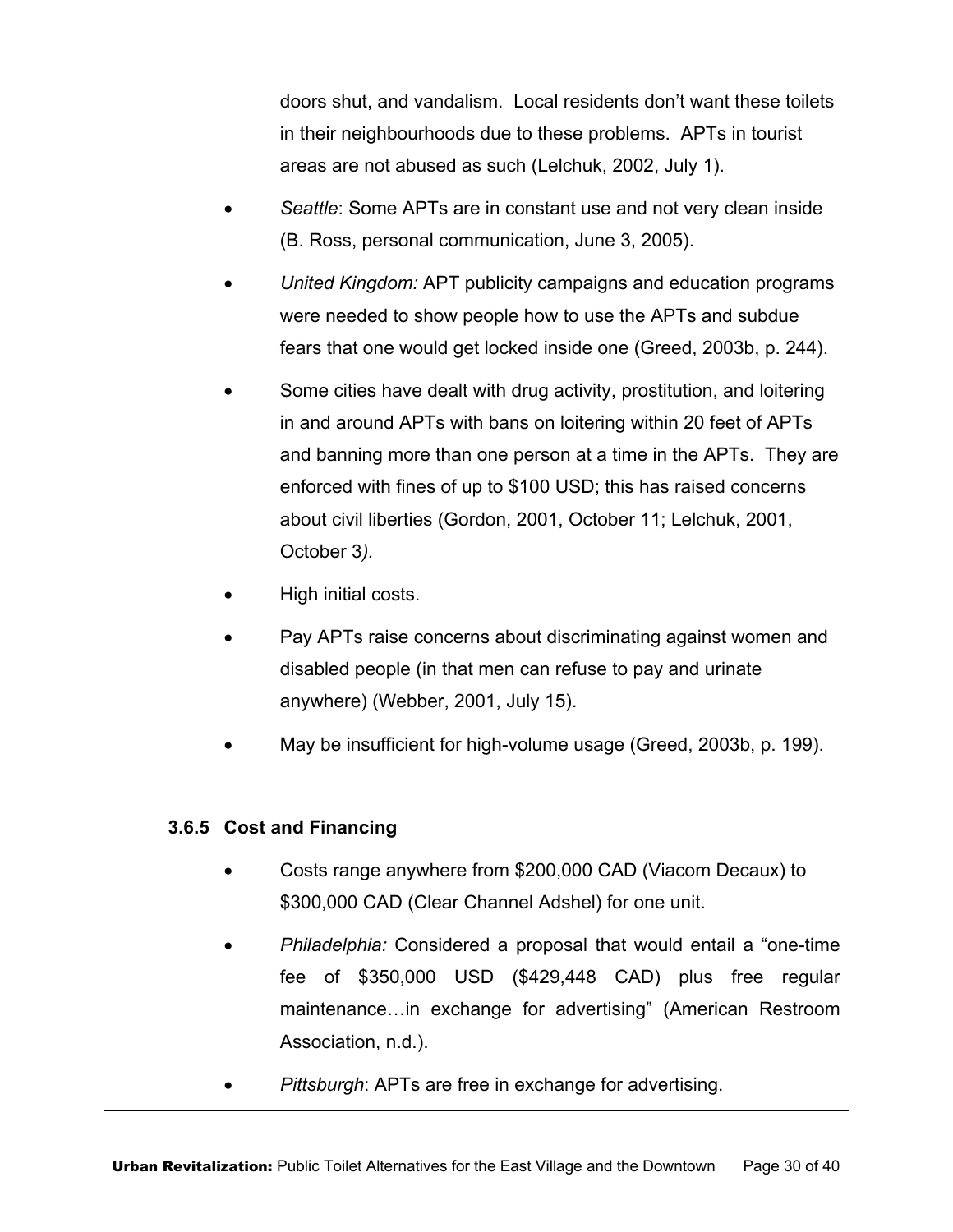- *Seattle*: decided not to opt for advertising revenues and instead financed their APTs through sewer revenues (Mulady, 2004, March 2).
- Many cities' APTs are operated by the APT companies themselves, whose revenue comes from advertising. For example, Clear Channel Adshel offers APTs that "can be installed as part of a leasing arrangement or civic advertising partnership, either individually or alongside other Adshel street furniture".

#### **3.6.6 Additional Resources**

*Web sites (of different APT manufacturers):* 

Clear Channel Adshel (Canada): http://www.adshel.com/ Healthmatic (United Kingdom): http://www.healthmatic.com/ Viacom Decaux (Canada): http://www.viacomoutdoor.ca/mc\_home.html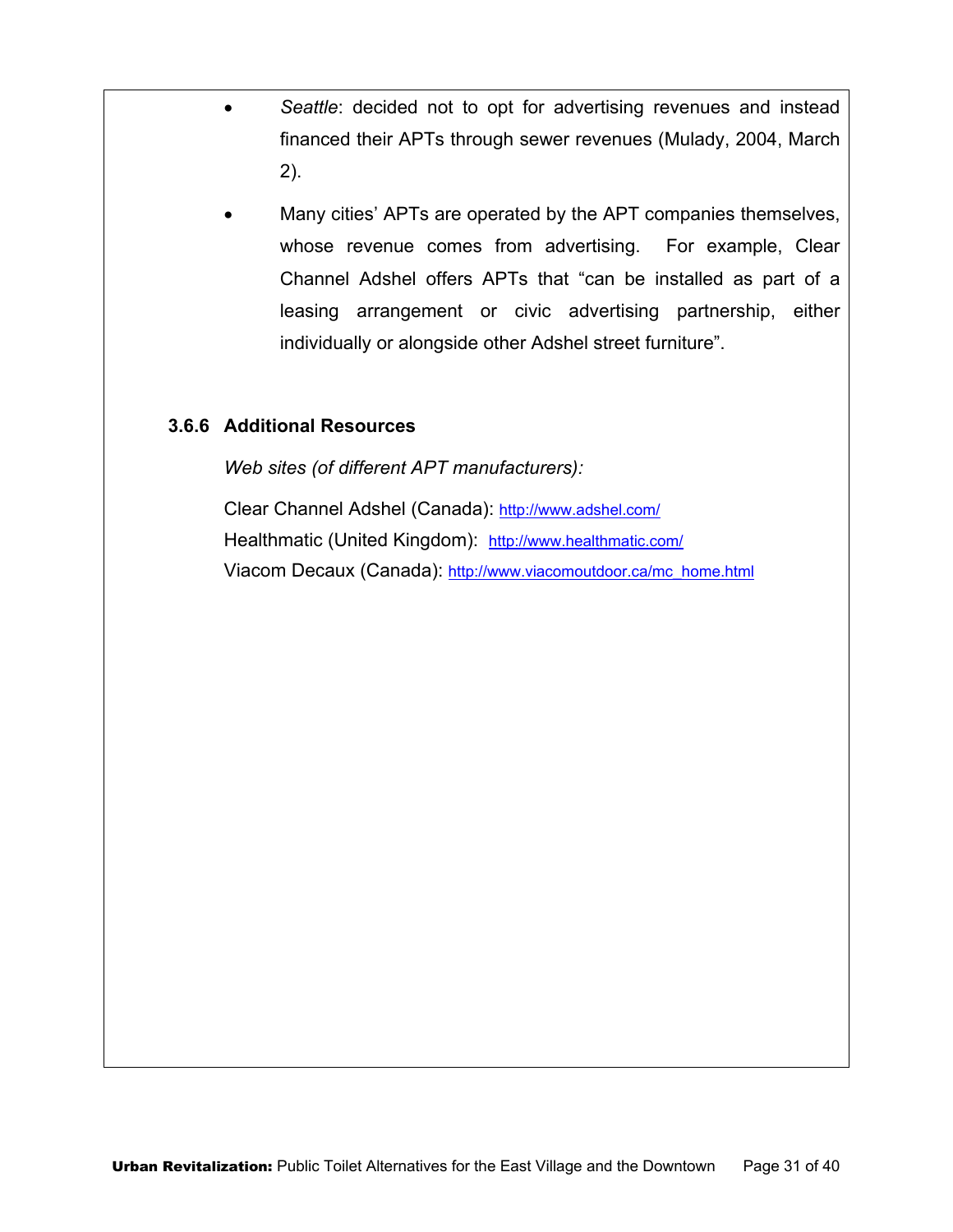## **3.7 Long Term: The UriLift**





b.



Top to bottom:

a. The UriLift before activation in Den Haag, The Netherlands

b. The UriLift above ground

c. The UriLift in an urban streetscape

 $\overline{a}$ 

#### **3.7.1 Definition**

The UriLift is a stainless steel retractable urinal that comes above ground during peak times. An attendant pushes a button to bring it above or underground. Above ground, it requires a space of approximately 2 m². Once underground, only its cover is visible (and is stored in a 1.3 m deep hole); Up to three men can use it at once and it is self-cleaning. Maintenance and extra cleaning occurs once a month for one hour.

Currently, there are no UriLifts in Canada, although the UriLift company has international partners they could distribute through to the North American market (W. Hermans, personal correspondence, June, 2005).

#### **3.7.2 Practices in Various Cities**

*European Cities*:

- Several European cities have recently installed UriLifts: Amsterdam (5), Rotterdam (15), Den Hague (5), United Kingdom (7 in London, Westminster, Belfast, and Reading). Most responses have been favourable with most cities buying multiple units after a trial run.
- *Reading*: found UriLifts were well used and seldom vandalized (BBC, 2002, April 30). The UriLift was greeted as a source of civic pride.<sup>5</sup>

<sup>&</sup>lt;sup>5</sup>For an example of the celebrations that greeted the UriLift in Reading, see www.getreading.co.uk/pfriendly.asp?intid=3437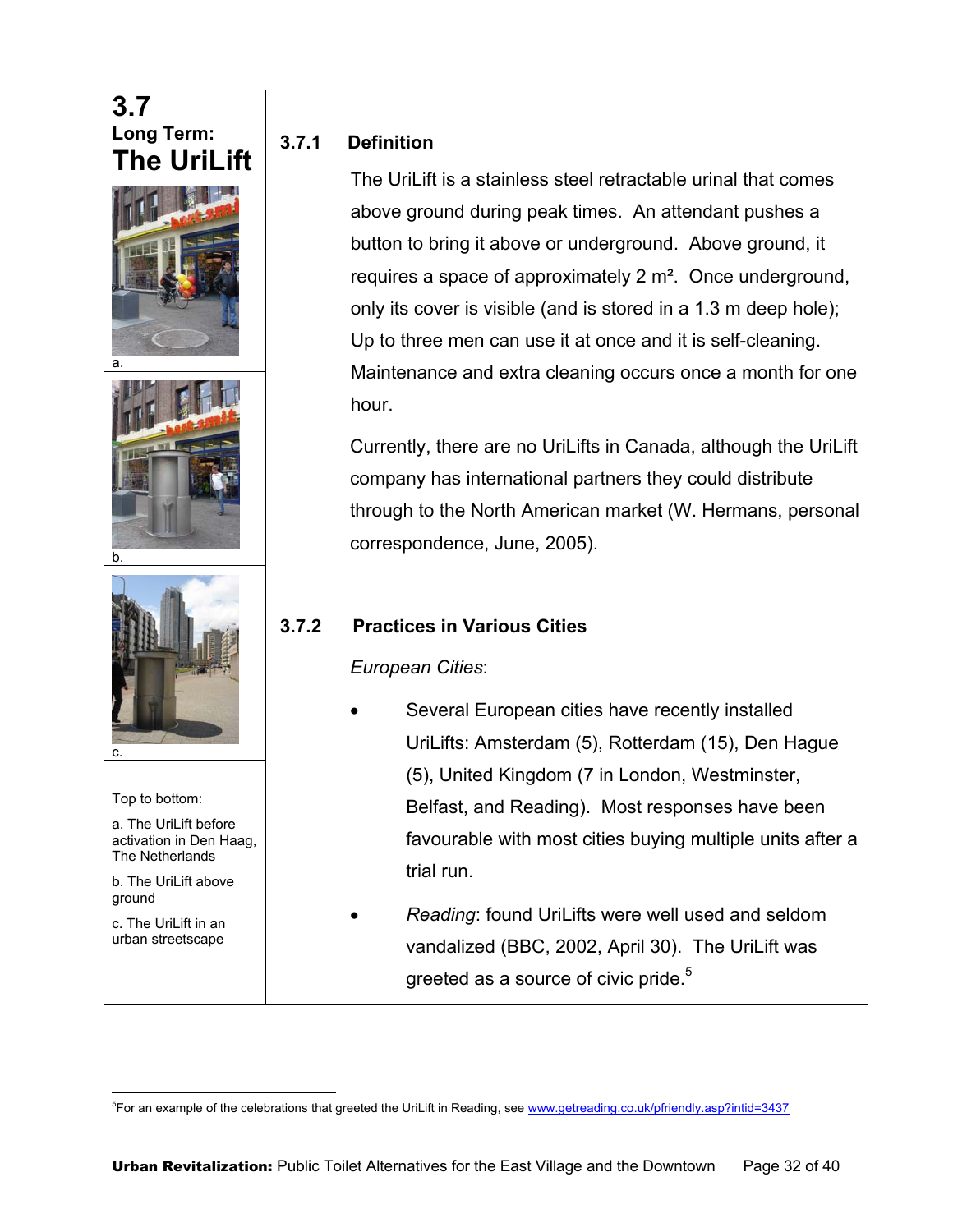• *London*: council workers operate the UriLifts from between 7 pm and 6 am in response to a bylaw that makes urination in streets a punishable offence with a £500 fine. They are located in hot spots such as Westminster and Soho (Lydall, 2002, November 1).

#### **3.7.3 Advantages**

- Nighttime solution good for addressing when problems frequently occur.
- Out of sight when not needed during daytime.
- Difficult to cause damage to.
- Can be moved and reinstalled in another location (e.g. if a street is being repaired) (UriLift International BV, n.d.).
- Quick installation time (two hours).
- Compact and does not require a large land area.

#### **3.7.4 Disadvantages and Issues**

- Does not solve the problem of street defecation.
- Is not an alternative suitable for women users.

#### **3.7.5 Cost and Financing**

- The cost of one unit is  $€35000$   $($50,000$  CAD).
- Units have been sold as part of contracts between cities and outdoor advertising companies (with no ad sales involved); Viacom Decaux has been interested in distributing UriLift (W. Hermans, personal correspondence, June, 2005).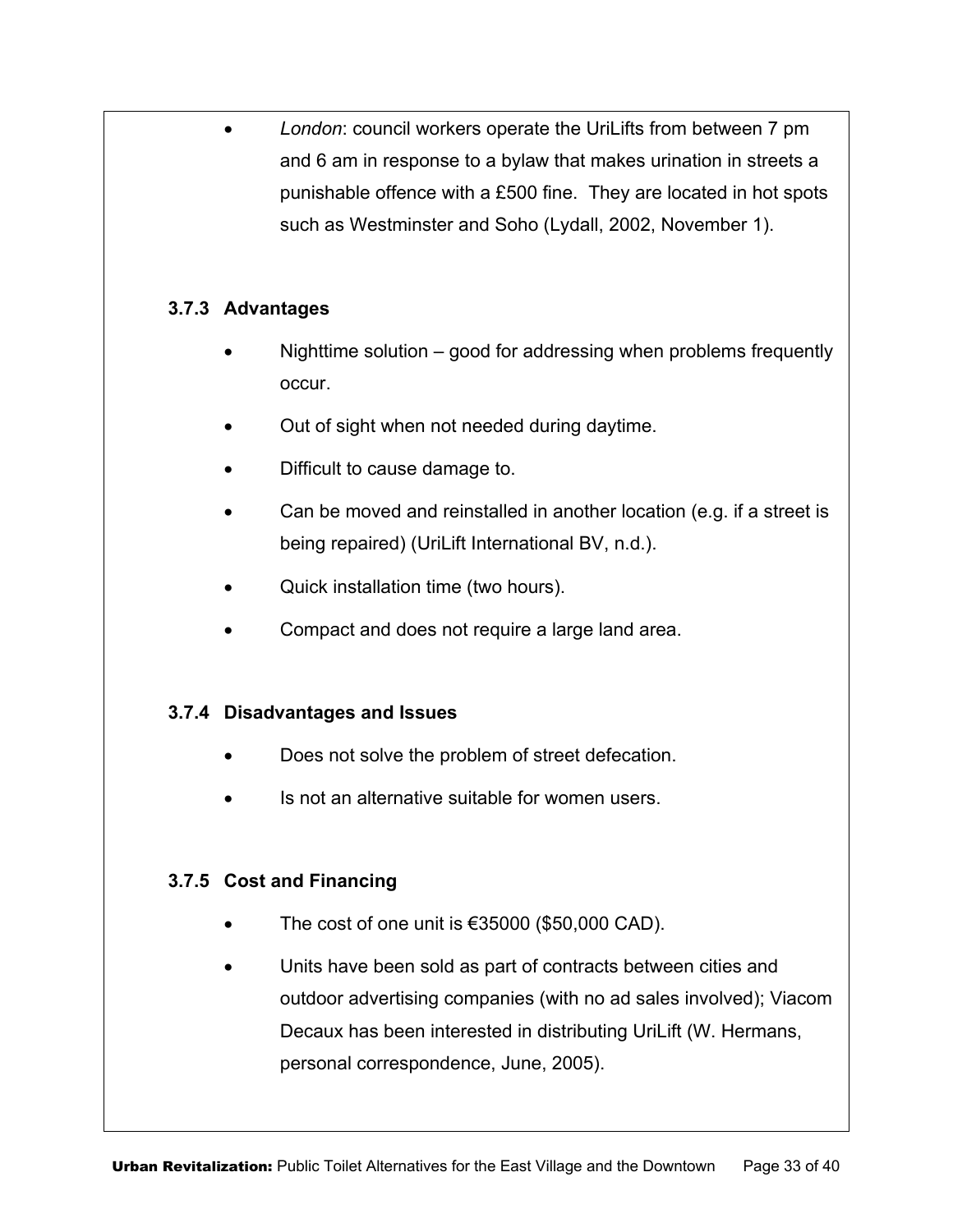#### **3.7.6 Additional Resources**

*Web sites:* 

UriLift: http://www.urilift.nl Healthmatic (UrifLift's UK supplier): http://www.healthmatic.com/Urilift.htm

*Key Contact:* 

Wim Hermans Title: UriLift Salesman Location: Netherlands E-mail Address: info@urilift.nl Telephone Number: +31-6-53328302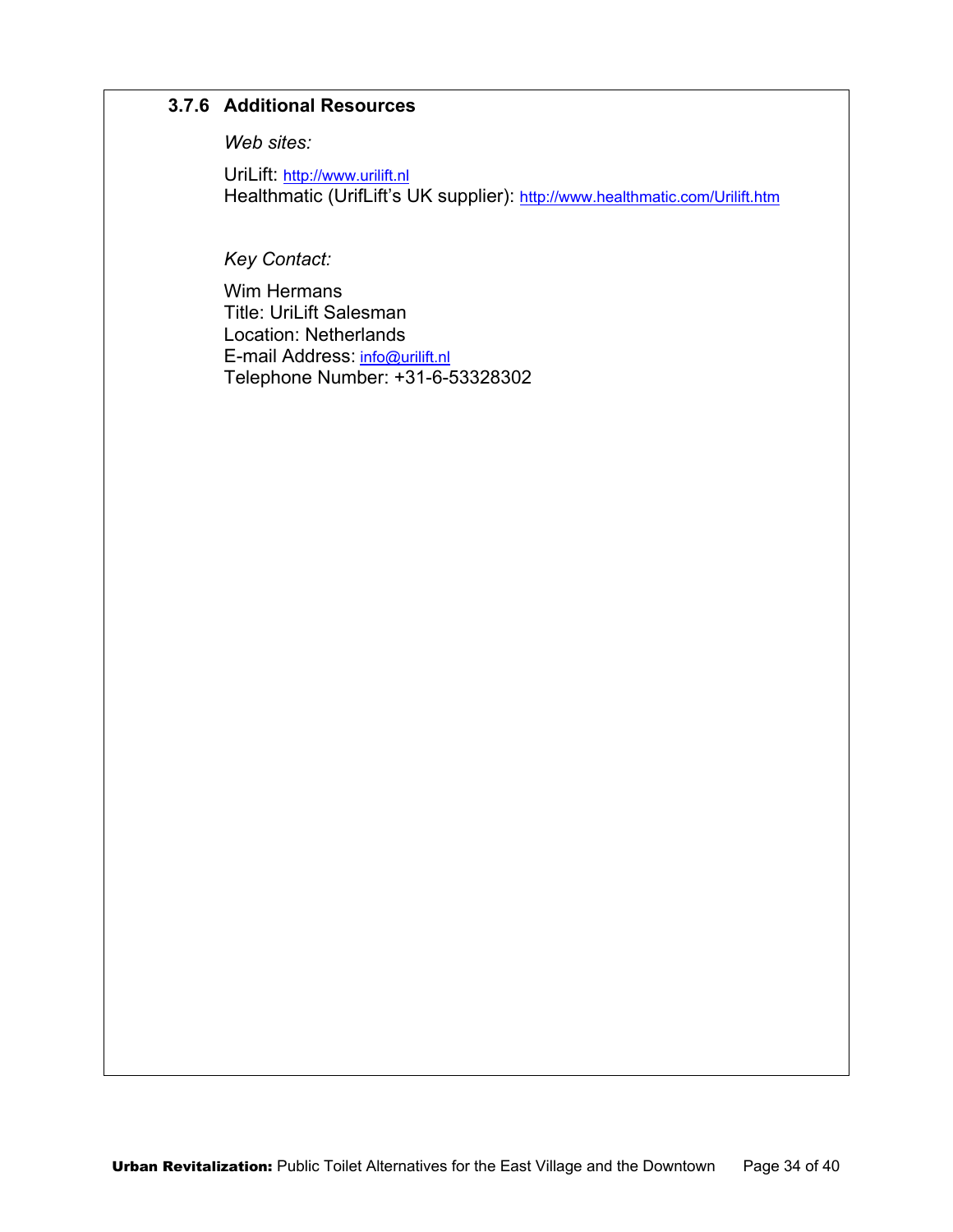# **4.0 Conclusion**

This report has found that some common concerns over public toilets are: misuse of toilets for illicit activities, the cost of providing such a social amenity, and the inability of some public toilet alternatives to be nighttime solutions, which is often when lane going is likely to occur. However, some alternatives, if designed and integrated within the community effectively, can prove to be opportunities to create employment, facilitate safety, and generate community and civic pride.

The alternatives are numerous for the East Village but a human waste assessment, in addition to a consideration of the following factors should be completed before a final decision on the best alternative (and where toilets are placed) can be made:

- Area demographics;
- Pedestrian "movement patterns, nodal points, centers and interchanges";
- "Main area magnet land uses and types of development" (existing and future);
- "Surrounding constraints" such as general ambiance, parking, and residential areas;
- "Cultural, historical, heritage factors that might enhance situation"; (Greed, C., 2003b, p. 153, 176, 186 &189) and
- Community consultation.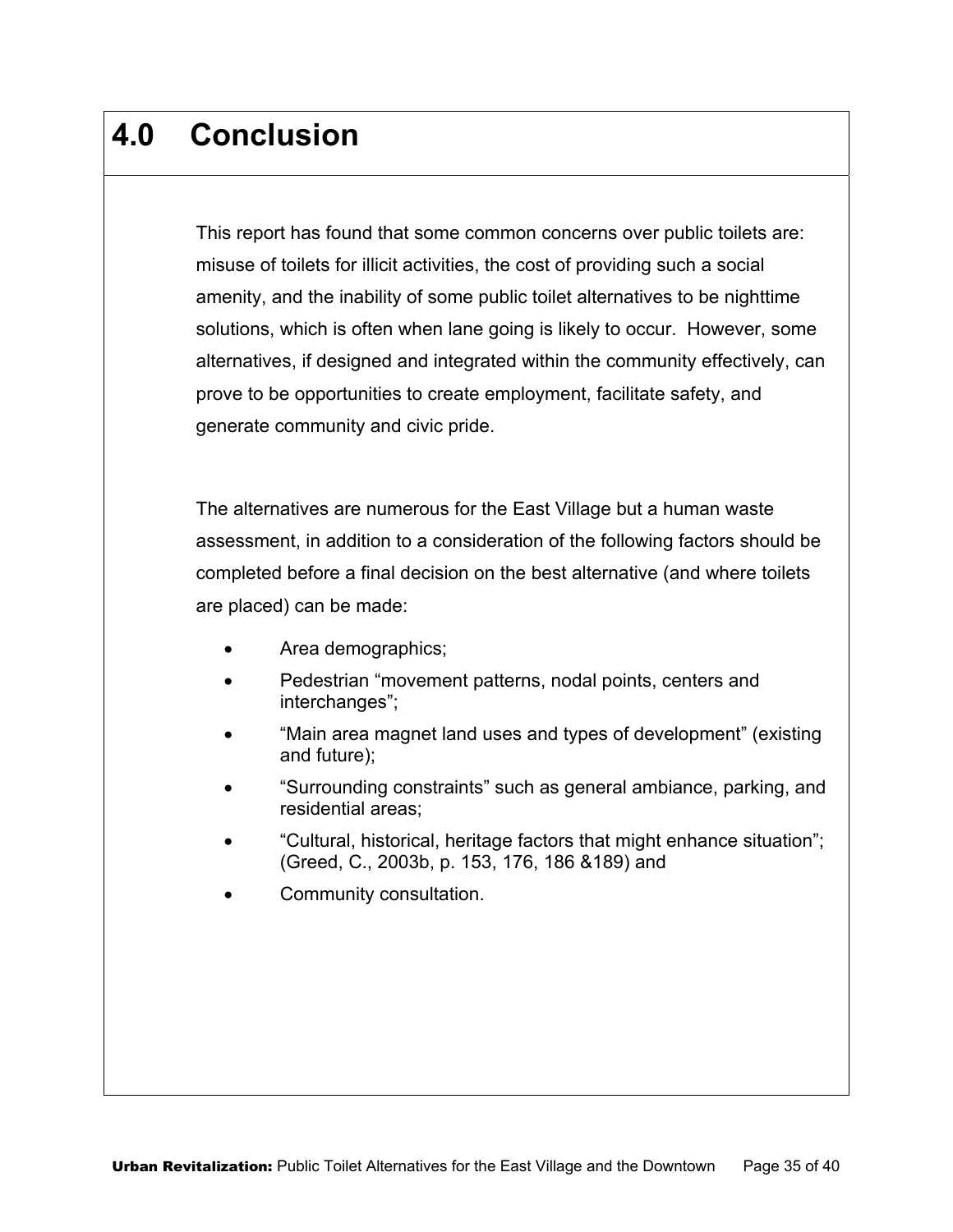# **5.0 Sources Cited**

- American Restroom Association. (n.d.). *Commercial and 'for profit' aspect of toilet availability*. [Online]. Retrieved May 18, 2005 from the American Restroom Association Web site, http://www.americanrestroom.org/apt/
- BBC. (2002, April 30). *Reading's Rising Urinals.* [Online]. Retrieved May 26, 2005 from the BBC Web site, http://bbc.co.uk/dna/h2g2/A740765
- City of Calgary Community Strategies, Policy and Planning Division. (2000). *Ward 7 Profile*. [Online]. Retrieved May 25, 2005 from the City of Calgary Web site, http://www.calgary.ca/docgallery/bu/community\_strategies/community\_social statistics/ward\_7\_profile.pdf
- City of Calgary Land Use Planning & Policy Planning, Development and Assessment Department. (2005). *East Village: Area Redevelopment Plan*. Calgary: Author.
- Fuoco, M.A. (2003, February 12*). Pittsburgh first: A \$250,000 automatic public pay toilet, 25 cents per visit.* [Online]. Retrieved May 18, 2005 from the Post-Gazette Web site, http://www.post-gazette.com/lifestyle/20030212publicpot0212p2.asp
- Gordon, R. (2001, October 11). *Fears about civil liberties put public toilet crackdown on hold.* [Online]. Retrieved May 17, 2005, from the SFGate Web site, http://www.sfgate.com/cgibin/article.cgi?file=/chronicle/archive/2001/10/11/MN70942.DTL&type=printable
- Greater Boston. (2002, July 23). *Boston's High Tech Toilets*. [Internet version]. Boston: Greater Boston TV Program.
- Greed, C. (2003a). *Public Toilets in the 24 Hour City.* Paper presented at the 2003 World Toilet Summit, Taipei, Taiwan. Retrieved May 17, 2005 from the World Toilet Organization, http://www.worldtoilet.org/events/WTS2004/Public%20Toilets%20in%20the%2024%20Hour%20City %20-%20Dr%20Clara%20Greed.pdf
- Greed, C. (2003b). *Inclusive Public Design: Public Toilets*. Amsterdam: Architectural Press.
- Howell, M. (2005, May 16a). *City considers hiring archeologist to map human waste*. [Online]. Retrieved June 23, 2005 from The Vancouver Courier Web site, http://www.vancourier.com/issues05/053105/news/053105nn2.html
- Howell, M. (2005, May 16b). *Crap piling up as city ponders shortage of public toilet*. [Online]. Retrieved May 24, 2005, from The Vancouver Courier Web site, http://www.vancourier.com/issues05/053105/news/053105nn3.html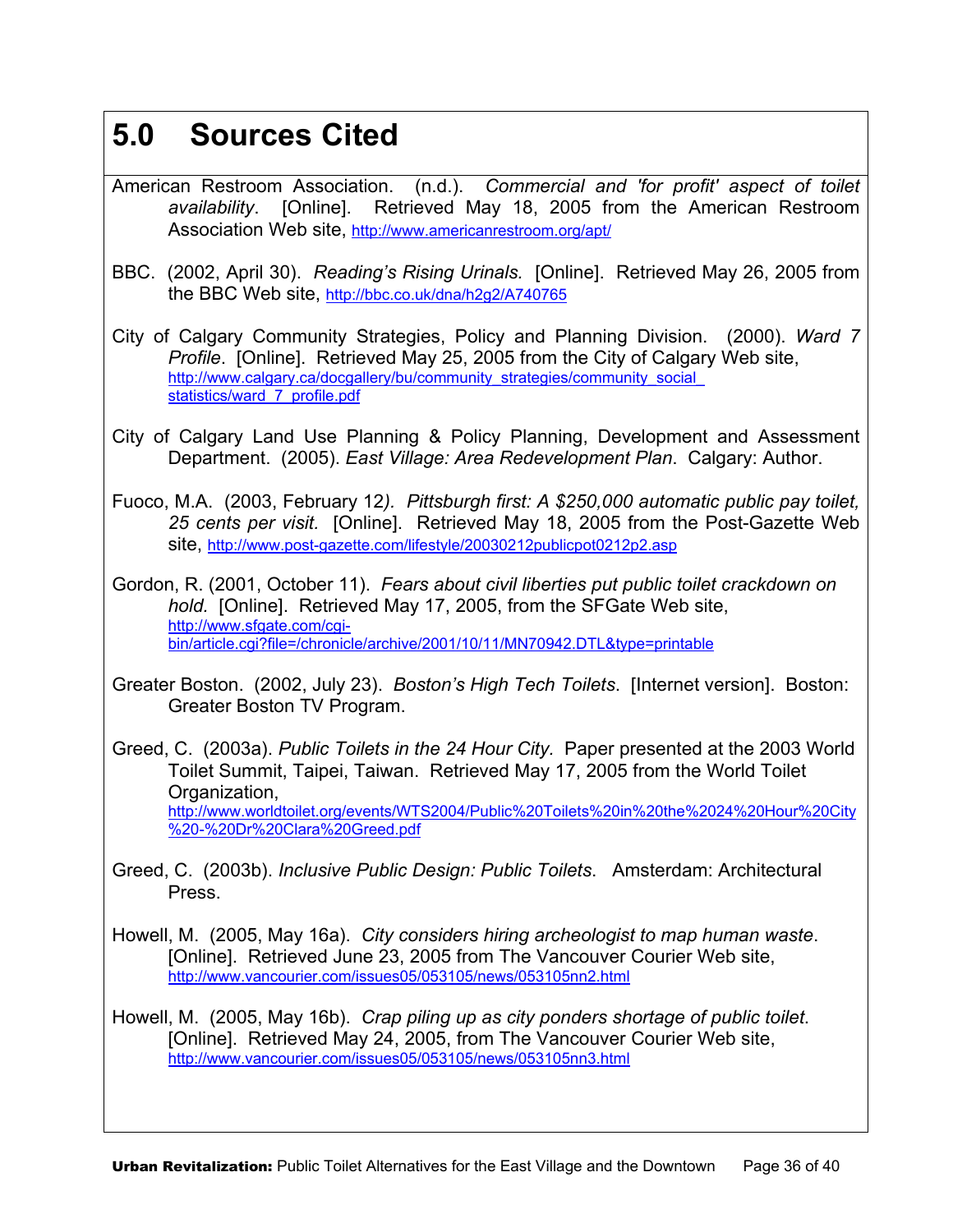- IDeA. (n.d.). *Designing Safety into Public Loos*. [Online]. Retrieved May 26, 2005 from the I&DeA Knowledge Web site, http://www.ideaknowledge.gov.uk/idk/core/page.do?pageId=77851
- Ives, S. (2005, April 11). *Installing public toilets downtown the humane way for city to go*. [Online]. Retrieved May 25, 2005 from the Susan Ives Web site, http://www.susanives.com/columns/apr1005.html
- Kaiman, B. (2000, February 21). *Two hygiene centers to serve homeless*. [Online]. Retrieved July 5, 2005 from the Seattle Times Archives Web site, http://archives.seattletimes.nwsource.com
- Kerr, T., Douglas, D., Peeace W., Pierre, A. & Wood, E. (2001). *Responding to an Emergency: Education, Advocacy, and Community Care by a Peer-Driven Organization of Drug Users – A Case Study of Vancouver Area Network of Drug Users (VANDU).* [Online]. Retrieved May 16, 2004 from the Public Health Agency of Canada Web site, http://www.phac-aspc.gc.ca/hepc/hepatitis\_c/pdf/vanduStudy.pdf
- Kitchen, R., & Law, R. (2001). *The Socio-spatial Construction of (In)accessible Public Toilets* [Electronic version]. *Urban Studies*, *38 (2)*, 287-298.

Lelchuk, I. (2001, October 3*). S.F. setting rules for street toilets to halt sex, drugs and sleeping*. [Online]. Retrieved May 17, 2005 from the San Francisco Chronicle Web site, http://www.sfgate.com/cgibin/article.cgi?file=/chronicle/archive/2001/10/03/MN215399.DTL&type=printable

Lelchuk, I. (2002, July 1). *No. 1 topic -- S.F. public urination ban action may await count of street toilets*. [Online]. Retrieved June 28, 2005 from the San Francisco Chronicle, http://sfgate.com/cgi-bin/article.cgi?f=/c/a/2002/07/01/MN112012.DTL

- Lydall, R. (2002, November 1). *London's first pop-up loo.* [Online]. Retrieved June 28, 2005 from the This is London Web site, http://www.thisislondon.com/news/articles/1863162
- Mulady, Kathy. (2004, March 2). *At last, relief is in sight as plush public potties open downtown*. [Online]. Retrieved June 29, 2005 from the Seattle Post-Intelligencer Reporter, http://seattlepi.nwsource.com/local/162784\_toilets02.asp
- Parker, Paige. (2000, July 6). *Wellness center provides respite for homeless women*. [Online]. Retrieved July 5, 2005 from the Seattle Times Archives Web site, http://archives.seattletimes.nwsource.com

Post Newspapers. (2003, March 1). *Subi Super Loos*. [Online]. Retrieved May 17, 2005 from the Post Newspapers Online Web site, http://www.postnewspapers.com.au/20030301/news/005.shtml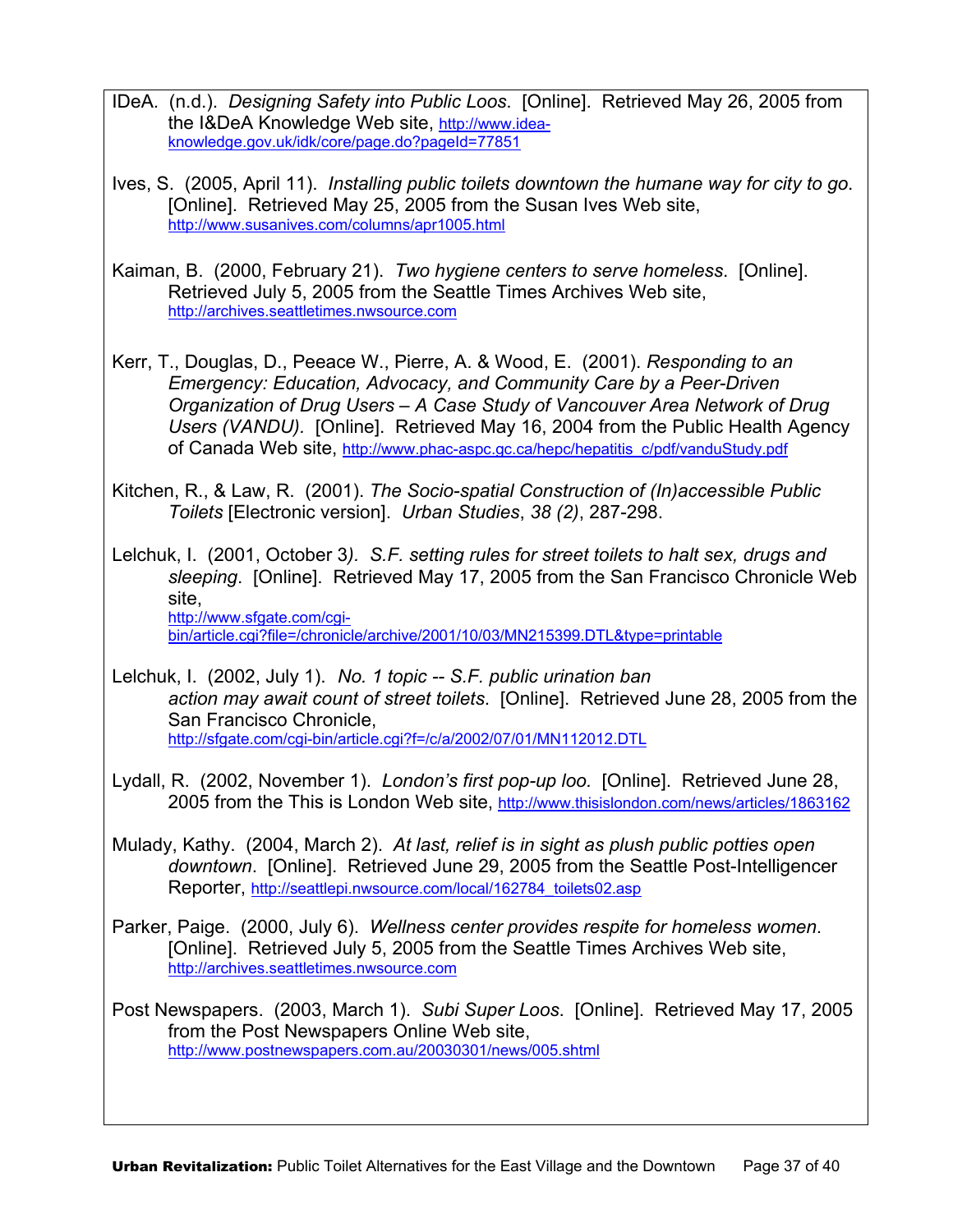Public Health Agency of Canada. (n.d.). *Harm Reduction and Injection Drug Use: an international comparative study of contextual factors influencing the development and implementation of relevant policies and programs - Harm reduction in the United Kingdom.* [Online]. Retrieved May 16, 2005 from the Public Health Agency of Canada Web site, http://www.phacaspc.gc.ca/hepc/hepatitis\_c/pdf/harm\_reduction\_e/united\_king.html

*The Urban Rest Stop.* (n.d.). Retrieved July 5, 2005 from The Urban Rest Stop Web site, http://www.lihi.org/pages/RestStop.htm#General%20Information

UriLift International BV. (n.d.). *Press Release.* No publication information.

Various authors. (2005, February 14). *Self Cleaning Public Toilets*. [Online]. Retrieved May 24, 2005 from the SA Homeless Action Web site, http://sa-homeless.blogspot.com/2005/02/self-cleaning-public-toilets.html

Webber, R. (2001, July 15). *Public Toilets.* [Online]. Retrieved May 17, 2005 from the Gotham Gazette Web site, http://www.gothamgazette.com/iotw/bathrooms/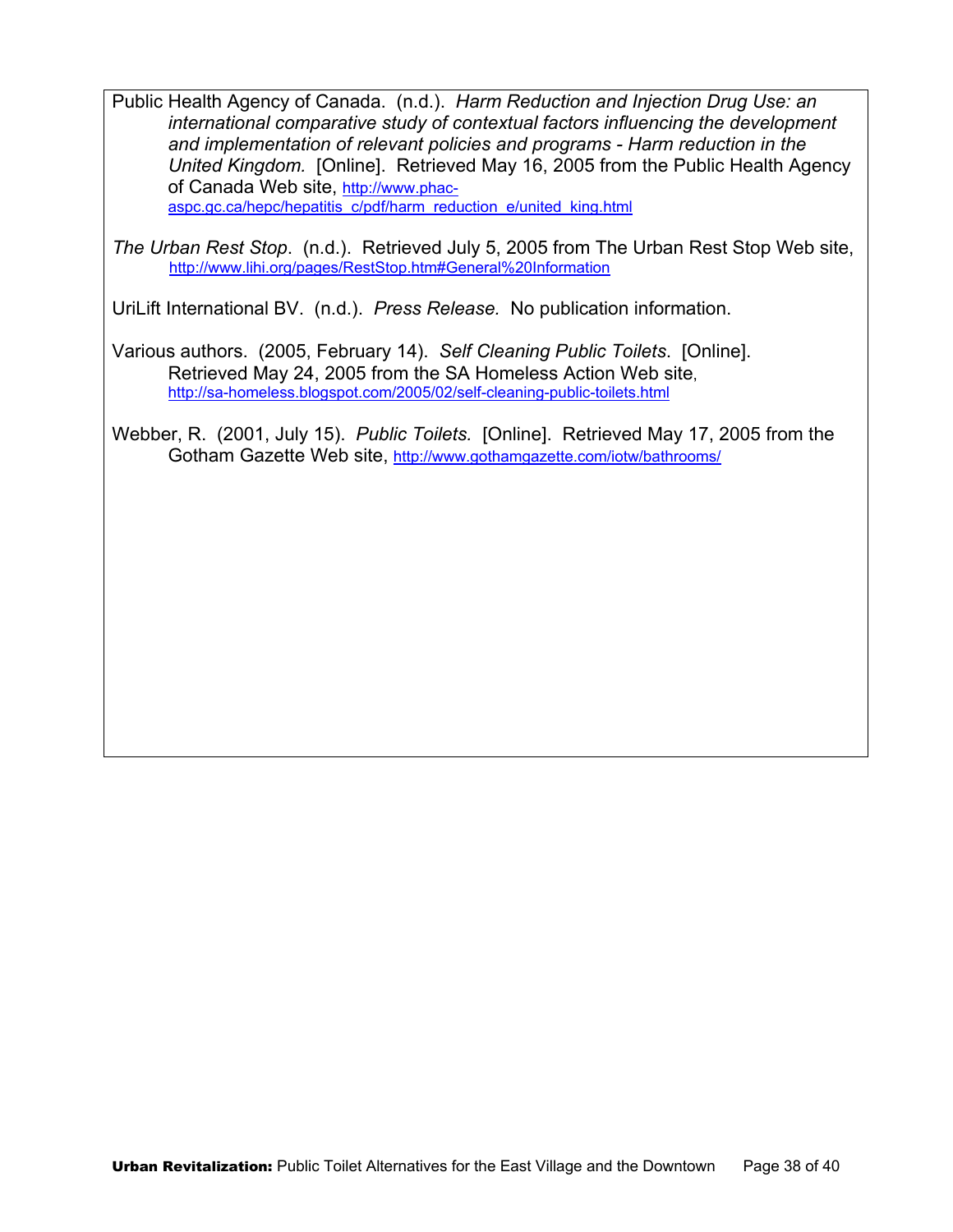# **6.0 Summary Table of Public Toilet Alternatives**

| <b>Type of Approach</b><br>(time range of<br>approach) | <b>Cases</b>                                         | <b>Context</b>                                                                                                                                                     | <b>Issues (Advantages and Disadvantages)</b>                                                                                                                                                                                                                                                                                                                | <b>Strategies (Costs)</b>                                                                                                                                                                                                                                           |
|--------------------------------------------------------|------------------------------------------------------|--------------------------------------------------------------------------------------------------------------------------------------------------------------------|-------------------------------------------------------------------------------------------------------------------------------------------------------------------------------------------------------------------------------------------------------------------------------------------------------------------------------------------------------------|---------------------------------------------------------------------------------------------------------------------------------------------------------------------------------------------------------------------------------------------------------------------|
| Street Cleaning (short<br>term)                        | Seattle,<br>Vancouver                                | Street cleaning involves the<br>flushing / removal and disposal<br>of human waste followed by<br>high pressure washing of streets<br>afterwards.                   | Efficient<br>$\bullet$<br>Cost-effective if incidents of public defecation<br>and urination are low<br>Potential for community economic<br>development projects<br>Does not solve problem of not having a<br>proper toilet                                                                                                                                  | • Seattle: \$29.58 CAD for basic hand crews and \$101.67<br>CAD for hazardous materials clean-up crews                                                                                                                                                              |
| Portable Toilets (short<br>term)                       | San Antonio,<br>Vancouver                            | Portable toilets use chemicals to<br>control odor and disinfect.<br>Separate hand washing stations<br>are available to rent as well.<br>Often require supervision. | Quick and mobile solution<br>$\bullet$<br>• Presents job creation opportunities<br>• Can become hot spot for drug injection and<br>prostitution<br>• If no hand-washing facility, there is risk of<br>increased disease transmission<br>• Daily supervision, cleaning, and trucking can<br>be costly                                                        | • Vancouver: Supervisors were paid \$8 an hour<br>• Vancouver: To rent, supervise, clean, and transport the<br>porta-potties cost \$8200 CAD per month                                                                                                              |
| Hotel Facilities (mid<br>term)                         | Vancouver,<br>San Antonio                            | Hotel toilet facilities can be used<br>as public toilets at night. Other<br>facilities such as train stations<br>and government buildings could<br>also be used.   | • No additional cost of building public toilet and<br>hiring additional supervisors<br>• Gives several location alternatives for<br>washroom use<br>High number of these toilets needed makes it<br>$\bullet$<br>expensive solution                                                                                                                         | • Vancouver: Each hotel-toilet operation would cost<br>~\$4000 CAD per month for supervision costs<br>• Cities can offer rate and tax allowances, direct payment,<br>and grants to businesses and organizations for the use<br>of public toilets in their buildings |
| <b>Supervised Public</b><br>Toilets (long term)        | Cambridge,<br>UK<br>Perth.<br>Australia<br>Vancouver | Supervised toilets are usually<br>supervised by male and female<br>toilet attendants in order to deter<br>various forms of crime.                                  | Can be fairly secure<br>Increase local employment<br>• Good public toilet architecture helps spur<br>urban redevelopment<br>Works with issues at hand<br>$\bullet$<br>Not open 24 hours a day -<br>Possible occurrence of: drug activity and<br>loitering,<br>sleeping,<br>vandalism.<br>sales.<br>prostitution, and other sexual activity around<br>toilet | • Cambridge: \$563,339 CAD for four-year program<br>• Vancouver: Supervision cost is \$100,000 CAD per year                                                                                                                                                         |